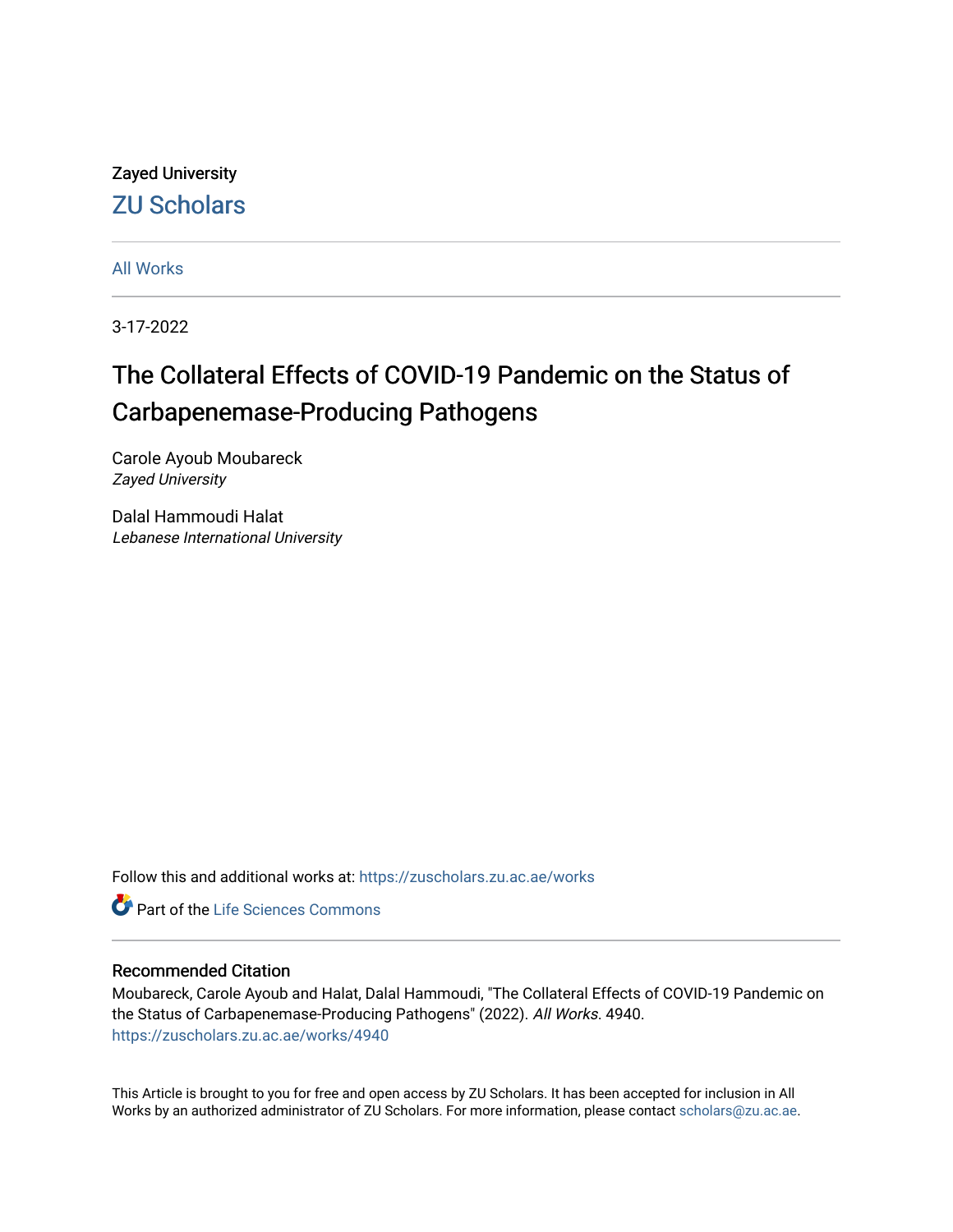



# [The Collateral Effects of](https://www.frontiersin.org/articles/10.3389/fcimb.2022.823626/full) [COVID-19 Pandemic on the](https://www.frontiersin.org/articles/10.3389/fcimb.2022.823626/full) [Status of Carbapenemase-](https://www.frontiersin.org/articles/10.3389/fcimb.2022.823626/full)[Producing Pathogens](https://www.frontiersin.org/articles/10.3389/fcimb.2022.823626/full)

Carole Ayoub Moubareck<sup>1\*</sup> and Dalal Hammoudi Halat<sup>2</sup>

<sup>1</sup> College of Natural and Health Sciences, Zayed University, Dubai, United Arab Emirates, <sup>2</sup> Department of Pharmaceutical Sciences, School of Pharmacy, Lebanese International University, Bekaa, Lebanon

#### **OPEN ACCESS**

#### Edited by:

Sophia Vourli, University General Hospital Attikon, Greece

#### Reviewed by:

Saoussen Oueslati, Institut National de la Santé et de la Recherche Médicale (INSERM). France

\*Correspondence:

Carole Ayoub Moubareck [Carole.AyoubMoubareck@zu.ac.ae](mailto:Carole.AyoubMoubareck@zu.ac.ae)

#### Specialty section:

This article was submitted to Clinical Microbiology, a section of the journal Frontiers in Cellular and Infection Microbiology

Received: 27 November 2021 Accepted: 27 January 2022 Published: 17 March 2022

#### Citation:

Ayoub Moubareck C and Hammoudi Halat D (2022) The Collateral Effects of COVID-19 Pandemic on the Status of Carbapenemase-Producing Pathogens. Front. Cell. Infect. Microbiol. 12:823626. [doi: 10.3389/fcimb.2022.823626](https://doi.org/10.3389/fcimb.2022.823626) The serious challenge of antimicrobial resistance continues to threaten public health and lingers in the era of the coronavirus disease 2019 (COVID-19), declared pandemic by the World Health Organization. While the pandemic has triggered the importance of infection control practices and preventive measures such as physical distancing, hand hygiene, travel reduction and quarantine, the ongoing alarm of antimicrobial resistance seems to accompany the pandemic too. Antimicrobial resistance has been fostered during COVID-19, possibly due to high rate of empirical antibiotic utilization in COVID-19 patients, increased use of biocides, and the disruption of proper healthcare for other conditions. Specifically, carbapenemase-producing Gram-negative bacteria have shown to cause secondary bacterial infections in patients hospitalized for COVID-19. Clinical and microbiological evidence of such infections is accumulating in different parts of the world. With the resilient nature of carbapenemases, their association with mortality, and the limited treatment options available, concerns regarding this group of antibiotichydrolyzing enzymes during the pandemic are expected to upsurge. While the additional burden carbapenemases exert on healthcare is worrisome, it remains hidden or abandoned among the various health consequences of the pandemic. The purpose of this minireview is to shed a light on carbapenemase-associated infections during such unprecedented time of COVID-19. A focused insight shall be made into carbapenemases, their implications for COVID-19 patients, and the features and consequences of coinfection, with a review of available evidence from pertinent literature. The importance of increased surveillance for carbapenemase-producers and optimizing their management in relation to the pandemic, shall be addressed as well.

Keywords: carbapenemases, antimicrobial resistance, COVID-19, NDM, KPC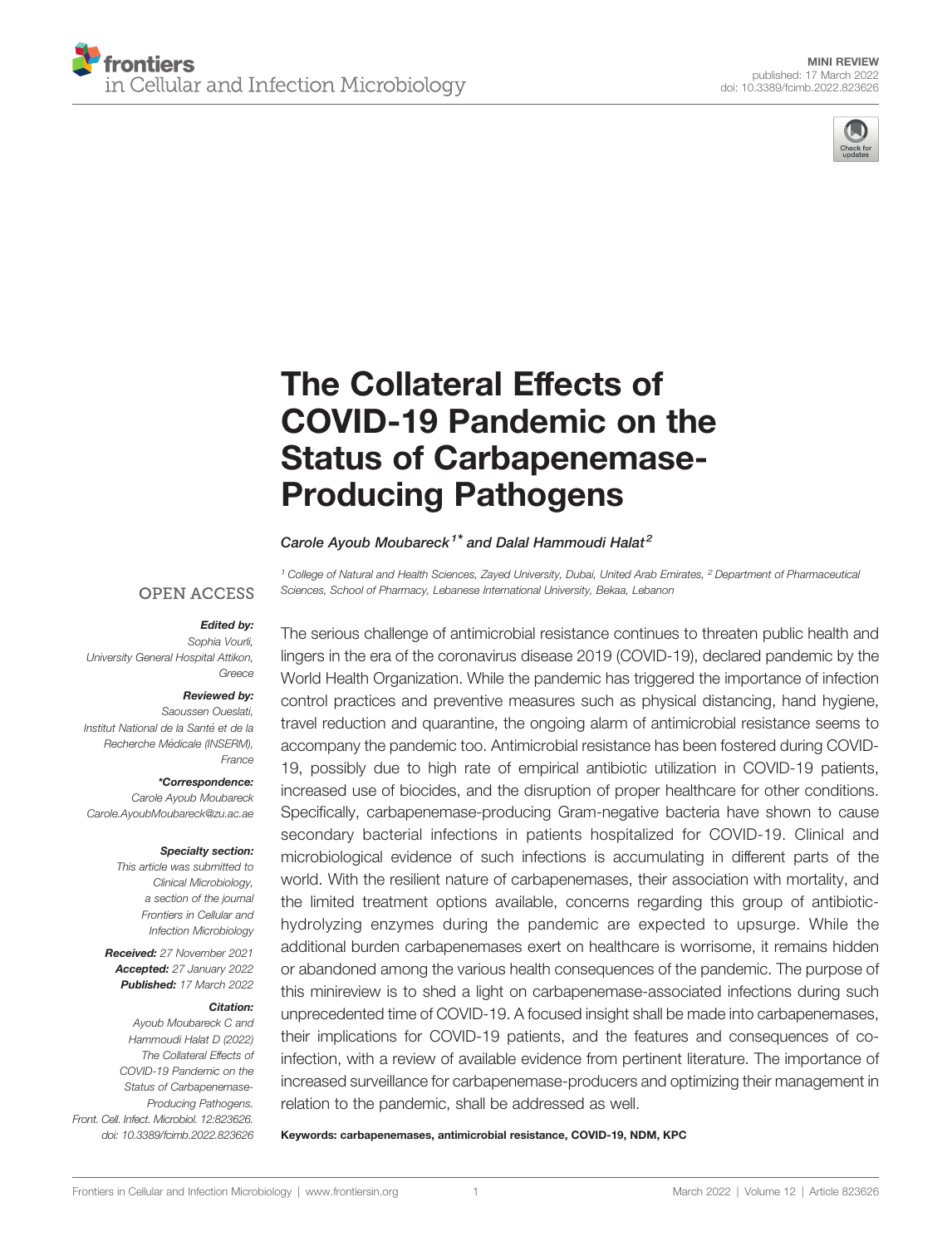# INTRODUCTION TO CARBAPENEM RESISTANCE AND IMPLICATIONS IN COVID-19

In its ranking of bacterial pathogens into critical, high, and medium priority, the World Health Organization (WHO) classifies carbapenem-resistant Acinetobacter baumannii and Pseudomonas aeruginosa, and carbapenem-resistant and thirdgeneration cephalosporin-resistant Enterobacteriaceae, as critical priority bacteria [\(Tacconelli et al., 2018](#page-10-0)). Such definition reflects urgent need to develop new antibiotics against these pathogens, and indicates their multidrug resistant nature, making them a particular menace in hospitals, nursing homes, and among critically-ill patients [\(WHO, 2017](#page-10-0)). As such, high-resistance rates to carbapenems in Gram-negative pathogens inescapably complicate infections, and are propagated across different countries by mobile genetic elements [\(Brink, 2019](#page-8-0)). Hence, carbapenems, last resort antibiotics for complicated bacterial infections, are now threatened by widespread resistance [\(Potter](#page-10-0) [et al., 2016\)](#page-10-0). A primary mechanism of carbapenem resistance in gram-negative bacteria is expression of acquired carbapenemases, enzymes that hydrolyze these antibiotics. Carbapenemase production is especially challenging when encountered in members of Enterobacteriaceae family, which can rapidly spread and colonize patients in healthcare environments, and are often resistant to multiple antibiotic classes, resulting in restricted treatment options [\(Bonomo et al., 2018](#page-8-0)).

Parallel to the ongoing health overload of antimicrobial resistance in general and carbapenemases in particular, the world witnessed, in 2020, the unprecedented emergency caused by a novel coronavirus, that first appeared in Wuhan, China ([Wang et al., 2020](#page-10-0)). This virus was identified as the severe acute respiratory syndrome coronavirus 2 (SARS-CoV-2), the etiological agent of the coronavirus disease 2019 (COVID-19) ([Wu et al., 2020\)](#page-11-0), which became domestically and internationally spread, and shortly declared pandemic by the WHO with additional impact on society, environment, economy, politics and global biosafety [\(Barbuddhe et al., 2020](#page-8-0); [Benach, 2021\)](#page-8-0). Essentially an infectious disease, many other ailments remained hidden in shadows of COVID-19, namely pediatric health ([Zemrani et al., 2021](#page-11-0)), geriatric health ([Dhama et al., 2020\)](#page-8-0), and mental well-being [\(Gambin et al., 2021](#page-9-0); [Magson et al., 2021\)](#page-9-0). The pandemic has caused a remarkable disruption in healthcare and emergency services, drug shortages, and a surge in misinformation ([Rusic et al., 2021\)](#page-10-0), described as infodemic ([Orso et al., 2020\)](#page-10-0).

Antimicrobial resistance continues to flourish as another adversity during the pandemic, even though certain measures that prevent and control infections are accompanying COVID-19, and may cause decreased antimicrobial resistance ([Rusic et al.,](#page-10-0) [2021](#page-10-0)). These measures include enhanced hand hygiene, reduced travel, decreased incidence of infections due to social distancing, disinfection and protective measures, introduction of novel biomarkers (i.e., procalcitonin), decreased antimicrobial consumption due to fewer patient consultations, and reduction

of critically ill patient transfer among countries [\(Donà et al., 2020;](#page-9-0) [Monnet and Harbarth, 2020](#page-9-0); [Rawson et al., 2020](#page-10-0); [Martin et al.,](#page-9-0) [2021](#page-9-0)). However, the pandemic is exacerbating antimicrobial resistance through increased use of environmental biocidal agents, potential risk of co-infection, unlicensed use of antibiotics, increased rate of empirical antimicrobial treatment for respiratory illness, decreased resistance surveillance due to diagnosis focus on COVID-19, and overloading of healthcare systems. Unfortunately, the weight of these factors on antimicrobial resistance appears to be major, and their negative impact should be monitored (Cantó[n et al., 2020\)](#page-8-0).

The exponential growth in antibiotic use during COVID-19 is possibly inducing further pressure, contributing to the selection of antibiotic-resistant bacteria, including carbapenemase producers [\(Sellera et al., 2021](#page-10-0)). For example, in 2020, 68.9% of COVID-19 patients reported use of antibiotics prior to hospital admission, with a self-medication rate of 33.0% ([Zavala-Flores](#page-11-0) [and Salcedo-Matienzo, 2020](#page-11-0)). Evidence exists that COVID-19 patients experience co-infection with carbapenemase producers [\(Arcari et al., 2021](#page-8-0)), and that the pandemic impacted control and surveillance programs previously established against these organisms ([Belvisi et al., 2021\)](#page-8-0). As such, meticulous investigation of carbapenemase producers in COVID-19 patients and analysis of pandemic implications on these resilient pathogens are needed.

# CONCISE REVIEW OF CARBAPENEMASES

The global dissemination of carbapenemases continues at alarming rates, threatening the once effective carbapenems. The most prevalent types KPC, VIM, IMP, NDM, and OXA-48 are routinely reported in many infections worldwide [\(Hansen, 2021\)](#page-9-0). Historically, the first isolated carbapenemases early in the 1990s were the chromosomal imipenemhydrolyzing enzyme ([Yang et al., 1990\)](#page-11-0) and NmcA ([Nordmann et al., 1993](#page-10-0)) in Serratia marcescens and Enterobacter cloacae respectively. Later, plasmid-encoded carbapenemases emerged, and an epidemic involving KPC, MBLs, and OXA-48 carbapenemases occurred at the beginning of the  $21<sup>st</sup>$  century [\(Bush, 2018\)](#page-8-0). Carbapenemases are classified within classes A, B and D of the Ambler structural classification (Suay-García and Pé[rez-Gracia, 2019](#page-10-0)), although some plasmid-encoded class C enzymes (AmpC variants) are linked to reduced imipenem sensitivity ([Sawa et al., 2020](#page-10-0)). A concise presentation of the three major Ambler types of carbapenemases is shown below; further reading [\(Hammoudi](#page-9-0) [Halat and Ayoub Moubareck, 2020\)](#page-9-0) can be sought for a comprehensive review.

# Ambler Class A Carbapenemases

Presented initially by the chromosomal enzymes NmcA [\(Nordmann et al., 1993](#page-10-0)) and SME-1 [\(Naas et al., 1994\)](#page-9-0), these are non-metallo  $\beta$ -lactamases with serine active moiety, and wide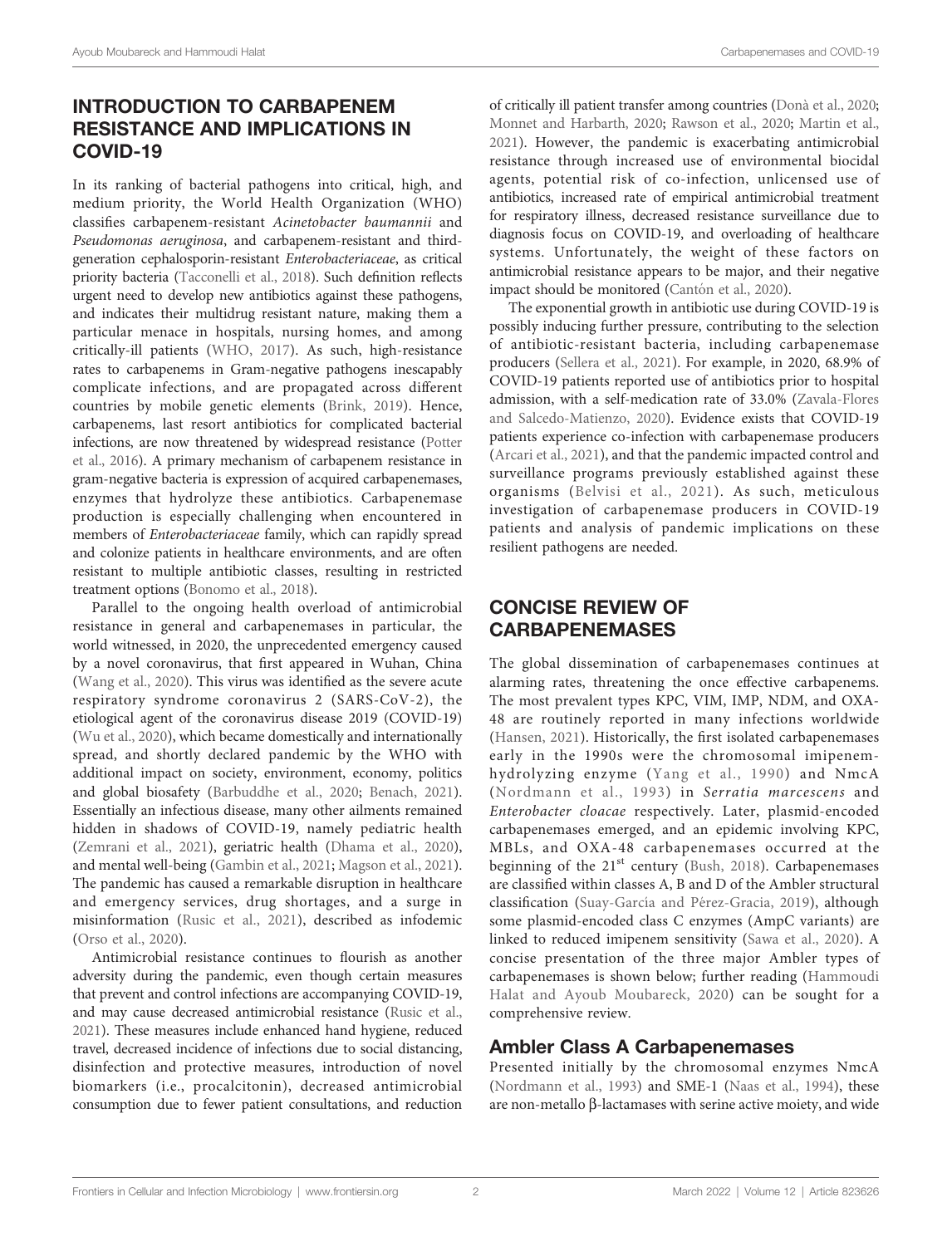hydrolytic profile for all  $\beta$ -lactamases except cephamycins. They are inhibited by clavulanate, tazobactam and boronic acid derivatives [\(Hammoudi et al., 2014](#page-9-0)). The more important class A carbapenemases are the plasmid-encoded KPC and GES. KPC enzymes were initially described in Klebsiella pneumoniae but are now detected in various members of the Enterobacteriaceae family. The  $bla_{KPC}$  genes can be carried on mobile genetic elements such as transposons (e.g., Tn4401b) and plasmids (IncFII, IncL/M, and IncN). Often, organisms expressing KPC genes are simultaneously resistant to other antibiotics, such as quinolones and aminoglycosides, creating further challenges ([Logan and Weinstein, 2017\)](#page-9-0). Although over 20 different KPC variants are known, KPC-2 and KPC-3 persist as most common, and are linked to the major K. pneumoniae clone of sequence type (ST)-258 ([Naas et al., 2016\)](#page-9-0). The GES family of enzymes ([Naas et al., 2016\)](#page-9-0) includes many extended-spectrum blactamases (ESBLs), with few displaying carbapenemase activity and being prevalent, like GES-2 ([Stewart et al., 2015\)](#page-10-0), GES-4 ([Yamasaki et al., 2017](#page-11-0)), GES-5 ([Ayoub Moubareck et al.,](#page-8-0) [2019\)](#page-8-0), GES-6 [\(Botelho et al., 2015\)](#page-8-0) and GES-20 [\(Garza-Ramos](#page-9-0) [et al., 2015\)](#page-9-0). The numerous point-mutant derivatives of GESenzymes and their geographic spread indicate ongoing evolution and sheds darkness on antibiotic resistance, as these enzymes can become true carbapenemases by single point mutations.

### Ambler Class B Carbapenemases

These are metallo- $\beta$ -lactamases (MBLs) that diverge from serine enzymes by their active site and catalytic features. MBLs require a bivalent metal ion like zinc for activity, and hydrolyze all  $\beta$ lactams, including carbapenems, with the exception of aztreonam [\(Bahr et al., 2021\)](#page-8-0). MBLs are not inhibited by clavulanic acid, tazobactam, or vaborbactam. The most wellknown MBLs are the Verona integron–encoded MBL (VIM), Pseudomonas (IMP)-type and the New Delhi MBL (NDM). The spread of MBLs is attributed to their expression on mobile genetic elements such as integrons, plasmids and transposons ([Hansen, 2021\)](#page-9-0). The remarkable global spread of NDM remains a worrisome manifestation; initially isolated from a Swedish patient traveling to New Delhi ([Yong et al., 2009](#page-11-0)), the prototype enzyme, NDM-1, became prominent in K. pneumoniae and Escherichia coli, then in A. baumannii and P. aeruginosa ([Dortet et al., 2014](#page-9-0)). Currently, about 28 NDM variants have been described and spread despite efforts of containment [\(Farhat and Khan, 2020](#page-9-0)). Serious outbreaks from China, India, Pakistan and Bangladesh caused by NDMproducing Enterobacteriaceae are reported, and will cripple carbapenem utility ([Usman Qamar et al., 2020\)](#page-10-0).

# Ambler Class D Carbapenemases

Initially known as oxacillinases because of hydrolytic activity on oxacillin, methicillin and cloxacillin, the class  $D$   $\beta$ -lactamases became a clinical concern. They possess variable but significant carbapenemase activity and are generally not inhibited by clavulanic acid, tazobactam, and sulbactam ([Hansen, 2021\)](#page-9-0). Currently, important OXA enzymes with carbapenemase activity belong to groups OXA-23-like, OXA-24/40-like, OXA-48-like, OXA-58-like, OXA-143-like and OXA-235 [\(Hammoudi](#page-9-0)

[Halat and Ayoub Moubareck, 2020](#page-9-0)). The first carbapenemhydrolyzing oxacillinase, OXA-23, was plasmid-mediated and isolated from A. baumannii early upon clinical use of imipenem [\(Scaife et al., 1995](#page-10-0)). It is capable of hydrolysis of oxyiminocephalosporins, aminopenicillins, piperacillin, oxacillin, aztreonam and carbapenems ([Kaitany et al., 2013\)](#page-9-0). The locations of OXA-23 are both plasmid and chromosomalbased, usually flanked by the insertion sequence ISAba1, which likely acts as strong promotor of gene expression ([Turton et al.,](#page-10-0) [2006](#page-10-0)). Aside to the A. baumannii-derived group of OXA carbapenemases, the OXA-48-type carbapenemases, first isolated in Turkey from K. pneumoniae [\(Poirel et al., 2004\)](#page-10-0), are increasingly reported in enterobacterial species. These enzymes hydrolyze penicillins at a high level and carbapenems at a low level, sparing broad-spectrum cephalosporins, and are not susceptible to  $\beta$ -lactamase inhibitors ([Poirel et al., 2012\)](#page-10-0). OXA-48, OXA-181, OXA-232, OXA-204, OXA-162, and OXA-244, in this order, are the most common enzymes among the group. Genetically, OXA-48 is associated with different Tn1999 variants on IncL plasmids; it is endemic in North Africa and the Middle East, while OXA-162 and OXA-244 predominate in Europe. OXA-181 and OXA-232 are associated with ISEcp1, Tn2013 on ColE2, and IncX3 plasmids, and are endemic in the Indian subcontinent and certain sub-Saharan African regions [\(Pitout et al., 2019\)](#page-10-0).

# CARBAPENEMASE-PRODUCERS CAUSING CO-INFECTIONS IN COVID-19 PATIENTS: A REVIEW OF AVAILABLE EVIDENCE

Previous experience shows that carbapenemase-producing bacteria can thrive in times of chaos [\(Livermore, 2021\)](#page-9-0), as seen in countries with war, socioeconomic and immigrant challenges [\(Lafeuille et al., 2013](#page-9-0); [Rafei et al., 2014](#page-10-0); [Dandachi et al., 2019\)](#page-8-0). In COVID-19 era, with all associated inconveniences, stressed healthcare systems, and collateral damage, an analogous portrait is expected. For example, a statistically significant difference in the resistance to carbapenems was noted in one study from Serbia [\(Despotovic et al., 2021](#page-8-0)) when COVID-19 patients were compared to non-COVID-19 patients in the prepandemic year. A significant association between the diagnosis of COVID-19 and a more exaggerated resistance to different carbapenems (imipenem, 56.8% vs. 24.5%, p < 0.001; meropenem, 61.1% vs. 24.3%, p < 0.001; and ertapenem, 26.1% vs. 21.7%,  $p = 0.03$ ) was observed upon comparison. Such observation indicates the significant shift of resistance profiles with COVID-19, and may be attributed to the inability to completely conform with standard practices of infection control during such unprecedented time ([Pascale et al., 2021\)](#page-10-0). Also, the in-hospital use of antibiotics has known to be a driver of resistance in a time-dependent manner whether or not a pandemic takes place, highlighting the need for rational antimicrobial use across all levels of healthcare ([Kousovista](#page-9-0) [et al., 2021\)](#page-9-0), and this indeed, applies to carbapenems. In one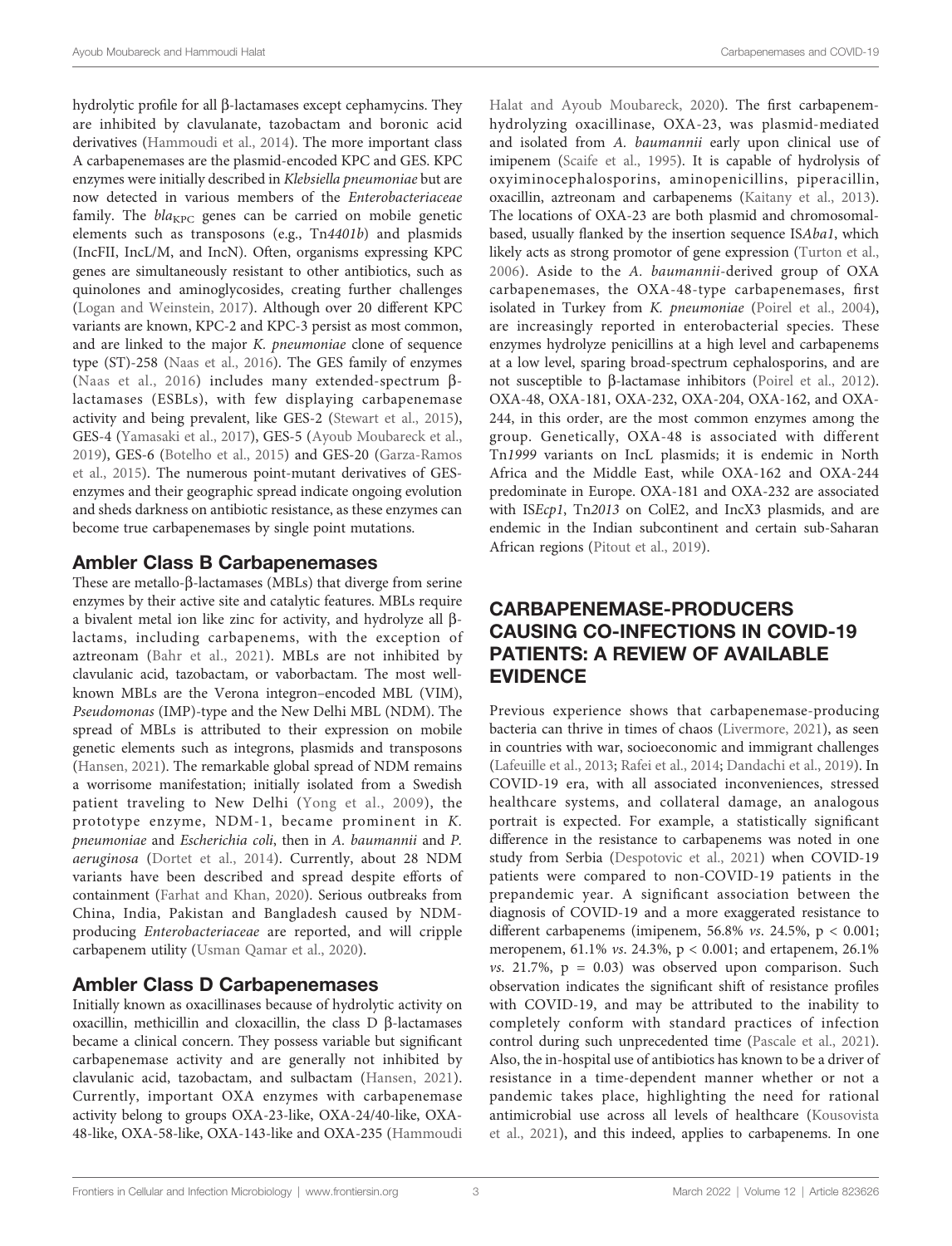retrospective single-center, case-control study, authors from Spain reported that COVID-19 patients had increased risk of nosocomial infections with carbapenemase-producing Enterobacteriaceae, with infections being severe, appearing in critically-ill patients, and associated with a high mortality. The aforementioned infection was the cause of death in about two thirds of the studied patients ([Pintado et al., 2022](#page-10-0)). In Brazil, the COVID-19 pandemic was correlated to an increase in incidence of carbapenem-resistant A. baumannii both in ICU and non-ICU settings [\(Polly et al., 2021](#page-10-0)). Likewise, the number of carbapenem-resistant Enterobacteriaceae isolated from COVID-19 patients in a Turkish hospital was higher than that isolated during an equal time period prior to the pandemic (Karataş [et al., 2021\)](#page-9-0). Taken together, such annotations indicate that institutions and regions with a high prevalence of carbapenemase-producers should be primed for a significant increase in the prevalence of these strains with the progressive expansion of the pandemic. Although similar carbapenemase groups are being isolated as in the pre-pandemic era, the implementation of increased surveillance and antimicrobial stewardship programs should continue throughout the pandemic. Additionally, with COVID-19, carbapenemaseproducers are expected to renew their challenge ([Livermore,](#page-9-0) [2021\)](#page-9-0). Accordingly, and with subsequent pandemic waves and emergence of new SARS-CoV-2 variants, focused efforts to control carbapenemase-producers should be an essential component of management strategies for COVID-19 patients.

In an attempt to review the available literature on infections caused by carbapenemase-producers in COVID-19 patients, a PubMed search was conducted using the search terms carbapenemase, COVID-19, Gram-negative bacteria, Enterobacteriaceae, Pseudomonas, and Acinetobacter. All retrieved studies in 2020 and 2021 discussing infection of COVID-19 patients with carbapenemase-producers among these three bacterial categories were included, whether as coinfecting or secondary infecting bacteria. Positive results from samples collected within 2 days of admission were categorized as co-infections, and those collected more than 2 days after admission as secondary infections [\(Russell et al., 2021\)](#page-10-0). Studies not mentioning carbapenemase production among co-infecting or secondary infecting bacteria, and studies in which COVID-19 patients were not distinguished for infection or colonization by carbapenemase-producers were excluded. According to this search, observation of bacterial infection with carbapenemaseproducers in patients with COVID-19 started with the pandemic ([Hughes et al., 2020](#page-9-0); [Ling et al., 2020](#page-9-0); [Nori et al., 2021](#page-10-0)), with detection of multiresistant Gram-negative pathogens [\(Chen](#page-8-0) [et al., 2020\)](#page-8-0) as well as carbapenemase producers ([Cultrera](#page-8-0) [et al., 2021;](#page-8-0) [Sang et al., 2021](#page-10-0); [Senok et al., 2021\)](#page-10-0). Early during COVID-19, a report from China [\(Zhang et al., 2020](#page-11-0)) found that more than half of COVID-19 patients in intensive care unit (ICU) of one hospital were coinfected with carbapenem-resistant A. baumanni, more common in patients who died compared to survivors. In a single-center experience from Italy, 50% critically ill COVID-19 patients developed multi-drug resistant infections, of which 32% were carbapenem-resistant K. pneumoniae (KPC-

producing), 19% were carbapenem-resistant A. baumannii, and 14% were carbapenem-resistant P. aeruginosa [\(Karruli et al.,](#page-9-0) [2021\)](#page-9-0). With carbapenem-resistant bacteria considered critical priority pathogens, there is an urgency to revise available literature about carbapenemases in bacterial coinfections with COVID-19 and to refine findings for better surveillance and control. We present below a summary of studies on carbapenemase-producing Enterobacteriaceae and A. baumannii in COVID-19 patients. Regarding P. aeruginosa, and while this multiresistant pathogen is known to produce carbapenemases (VIM-2, GES-7, VEB-1, IMP-1, KPC-2, PER1) (Cantó[n et al., 2020](#page-8-0)), and despite being among top pathogens co-infecting COVID-19 patients [\(Ramadan et al., 2020](#page-10-0); [Senok](#page-10-0) [et al., 2021](#page-10-0); [Westblade et al., 2021](#page-10-0)), sometimes associated with severe pyogenic infection ([Meguins et al., 2021](#page-9-0)), literature has not yet extensively reported carbapenemases from this organism in COVID-19 patients. This calls for vigilant investigations to fill such gap of knowledge regarding this significant nosocomial pathogen. In a small cohort of Italian COVID-19 patients on assisted ventilation, carbapenem-resistant P. aeruginosa in bronchial aspirates was the most common agent causing superinfection, and resistance was attributed to OprD porin mutation/deletion rather than production of carbapenemases [\(Mazzariol et al., 2021](#page-9-0)).

## Studies Involving Enterobacteriaceae

A summary of studies reporting co-infection of COVID-19 patients with carbapenemase-producing Gram-negative pathogens is shown in [Table 1](#page-5-0). Evidence obtained from studies on carbapenemase-producing Enterobacteriaceae is quite heterogeneous. Although some findings published early in the pandemic on COVID-19 patients didn't detect significant rise in carbapenemase-producing Enterobacteriaceae compared to previous years [\(Cuntrò et al., 2021;](#page-8-0) [Pascale et al., 2021\)](#page-10-0), this depiction changed later with rise in these pathogens observed in many regions of the world. For example, colonization/infection with Enterobacteriaceae producing NDM in a cohort of COVID-19 patients in an Italian teaching hospital increased versus other patients, and co-infection significantly increased duration of hospital stay by about 17 days ([Porretta et al., 2020\)](#page-10-0). Also, incidence of acquisition of KPC-producing K. pneumoniae in COVID-19 patients from the ICU of another hospital increased from 6.7% in 2019 to 50% in 2020 [\(Tiri et al., 2020\)](#page-10-0). It is possible that overloading of facilities, presence of many healthcare workers in a high risk area, extended and prolonged contact with patients, presence of untrained personnel, and increased use of empirical antimicrobial therapy contribute to such increase in colonization [\(Donà et al., 2020;](#page-9-0) [Rawson et al., 2020](#page-10-0); [Tiri et al.,](#page-10-0) [2020](#page-10-0)). In some instances, and in the setting of a recent decrease of carbapenemase-producing Enterobacteriaceae in the institution and the region, their rise in COVID-19 patients was notable. This supports concerns regarding emergence of carbapenemases in the wake of the global pandemic [\(Gomez-](#page-9-0)[Simmonds et al., 2021\)](#page-9-0). In other settings, a depicted change occurred in K. pneumoniae ST and its virulence traits over 5 years since 2015, where 2020 witnessed a dominant shift from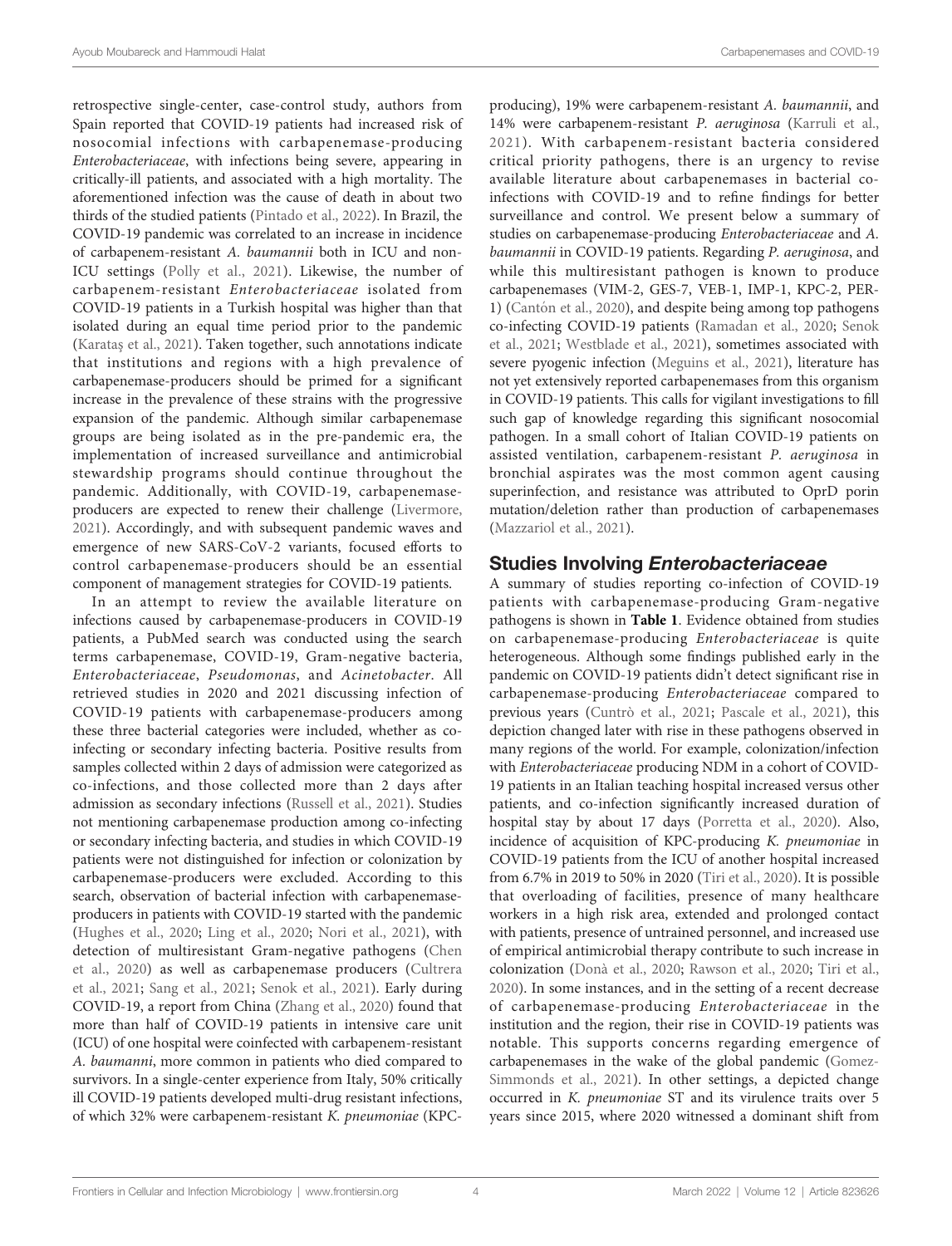TABLE 1 | Summary of studies describing carbapenemase-producing Gram-negative pathogens reported in COVID-19 patients as of August 2021.

| <b>Species</b>           |                    | Country Sample type                                   | Time of<br>collection<br>of study<br>strains | Hospital<br>ward | No. of<br>co-infected<br>patients/<br>total $(\%)$ | <b>Underlying patient</b><br>diseases reported                                                                             | Carbapenemase<br>detected in<br>COVID-19<br>patients; No. of<br>patients/total | <b>Mortality</b><br>rate due<br>to the<br>specific<br>pathogen | Other major findings                                                                                                                                                                                                  | Reference                                |
|--------------------------|--------------------|-------------------------------------------------------|----------------------------------------------|------------------|----------------------------------------------------|----------------------------------------------------------------------------------------------------------------------------|--------------------------------------------------------------------------------|----------------------------------------------------------------|-----------------------------------------------------------------------------------------------------------------------------------------------------------------------------------------------------------------------|------------------------------------------|
| Klebsiella<br>pneumoniae | Italy              | Blood<br>cultures and<br>rectal swabs                 | March 6 to ICU<br>May 20,<br>2020            |                  | 14/41<br>$(34.14\%)$                               | Not specified                                                                                                              | OXA-48; 10/14<br>KPC-3; 4/14                                                   | Not<br>specified                                               | Carbapenemase-producers were detected in<br>8% of blood cultures and 34.1% of rectal<br>swabs.                                                                                                                        | (Arcari et al.,<br>2021                  |
|                          | Italy              | Fecal material                                        | February to ICU<br>April 2020                |                  | 81% of ICU<br>patients <sup>a</sup>                | Not specified                                                                                                              | <b>KPC</b>                                                                     | Not<br>specified                                               | Prevalence of KPC-producing K. pneumoniae<br>increased significantly in COVID-19 period<br>(from Feb till April 2020) versus the previous<br>decreasing trend, then normalized again (from<br>April to June 2020).    | (Belvisi et al.,<br>2021)                |
|                          | Italy              | Pulmonary<br>infiltrates                              | March 1 to<br>May 20,<br>2020                | ICU              | 7/35 (20%)                                         | Obesity, hypertension, asthma,<br>COPD, and hypothyroidism in 5<br>patients                                                | Not specified                                                                  | 2/7 within<br>28 days                                          | A mortality of 28.6% was due to<br>carbapenemase-producing K. pneumoniae<br>associated septic shock.                                                                                                                  | (Montrucchio<br>et al., 2020)            |
|                          | <b>New</b><br>York | Respiratory<br>samples,<br>blood, and<br>urine        | March 10<br>to April 30,<br>2020             | ICU              | 10 <sup>b</sup> /3152<br>(0.317%)                  | Chronic comorbidities                                                                                                      | KPC-2; 16/18<br>KPC-3; 1/18<br>KPC of unavailable<br>subtype; 1/18             | 4/10                                                           | 94% of K. pneumoniae belonged to ST258<br>and were linked to historical isolates collected<br>at the hospital prior to the pandemic.                                                                                  | (Gomez-<br>Simmonds<br>et al., 2021)     |
|                          | Romania            | Sputum,<br>blood and<br>urine                         | Not<br>specified                             | ICU              | 9/25(36%)                                          | Hypertension (7 patients),<br>hypothyroidism (3 patients),<br>asthma obesity (2 patients) and<br>others                    | OXA-48: 1/9<br><b>KPC: 4/9</b><br>OXA-48 and KPC:<br>4/9                       | 5/9                                                            | KPC was never isolated in the hospital prior<br>to the pandemic. Death correlated with age<br>over 70 years, tocilizumab therapy, and the<br>presence of carbapenemase-producing K.<br>pneumoniae in sputum and blood | (Dumitru<br>et al., 2021)                |
|                          | France             | Blood,<br>respiratory<br>samples, and<br>rectal swabs | Mid-March ICU<br>to mid-May<br>2021          |                  | 12 patients <sup>c</sup>                           | Not specified                                                                                                              | NDM-1; 12/12                                                                   | 5/12                                                           | All isolates were clonally related and belonged<br>to ST15, indicating an outbreak.                                                                                                                                   | (Amarsy<br>et al., 2021)                 |
|                          | Spain              | Blood,<br>respiratory<br>material and<br>rectal swabs | February to ICU<br>May 2020                  |                  | 7/62<br>(11.29%)                                   | Hypertension, diabetes, ischemic<br>heart disease, H1N1 influenza,<br>asthma, epilepsy, and<br>schizophrenia in 5 patients | OXA-48; 7/7                                                                    | 1/7                                                            | All strains belonged to ST236, a clone<br>previously related to OXA-48 dissemination in<br>Spain.                                                                                                                     | (García-<br>Meniño et al.,<br>2021       |
|                          | Peru               | Endotracheal<br>secretion                             | September ICU<br>2020                        |                  | 4 patients <sup>c</sup>                            | Hypertension/hypothyroidism and NDM-1; 3/4<br>obesity in two patients                                                      |                                                                                | 3/4                                                            | No previous cases with NDM were detected<br>in the same hospital.                                                                                                                                                     | (Arteaga-<br>Livias et al.,<br>2021      |
| Enterobacter<br>cloacae  | <b>New</b><br>York | Respiratory<br>samples                                | March 10<br>to April 30,<br>2020             | ICU              | 3/3152<br>(0.095%)                                 | Chronic comorbidities                                                                                                      | NDM-1; 3/3                                                                     | 1/3                                                            | A single sequence type (ST270) with NDM-1<br>encoding gene carried by an IncHI2 plasmid.                                                                                                                              | (Gomez-<br>Simmonds<br>et al., 2021)     |
| Escherichia<br>coli      | France             | Rectal swabs                                          | March to<br>April 2020                       | ICU              | 6/25(24%)                                          | Not specified                                                                                                              | NDM-5                                                                          | Not<br>specified                                               | All isolates were clonally related and belonged<br>to ST361, indicating an outbreak.                                                                                                                                  | (Farfour<br>et al., 2020)<br>(Continued) |

<span id="page-5-0"></span>Frontiers in Cellular and Infection Microbiology | www.frontiersin.org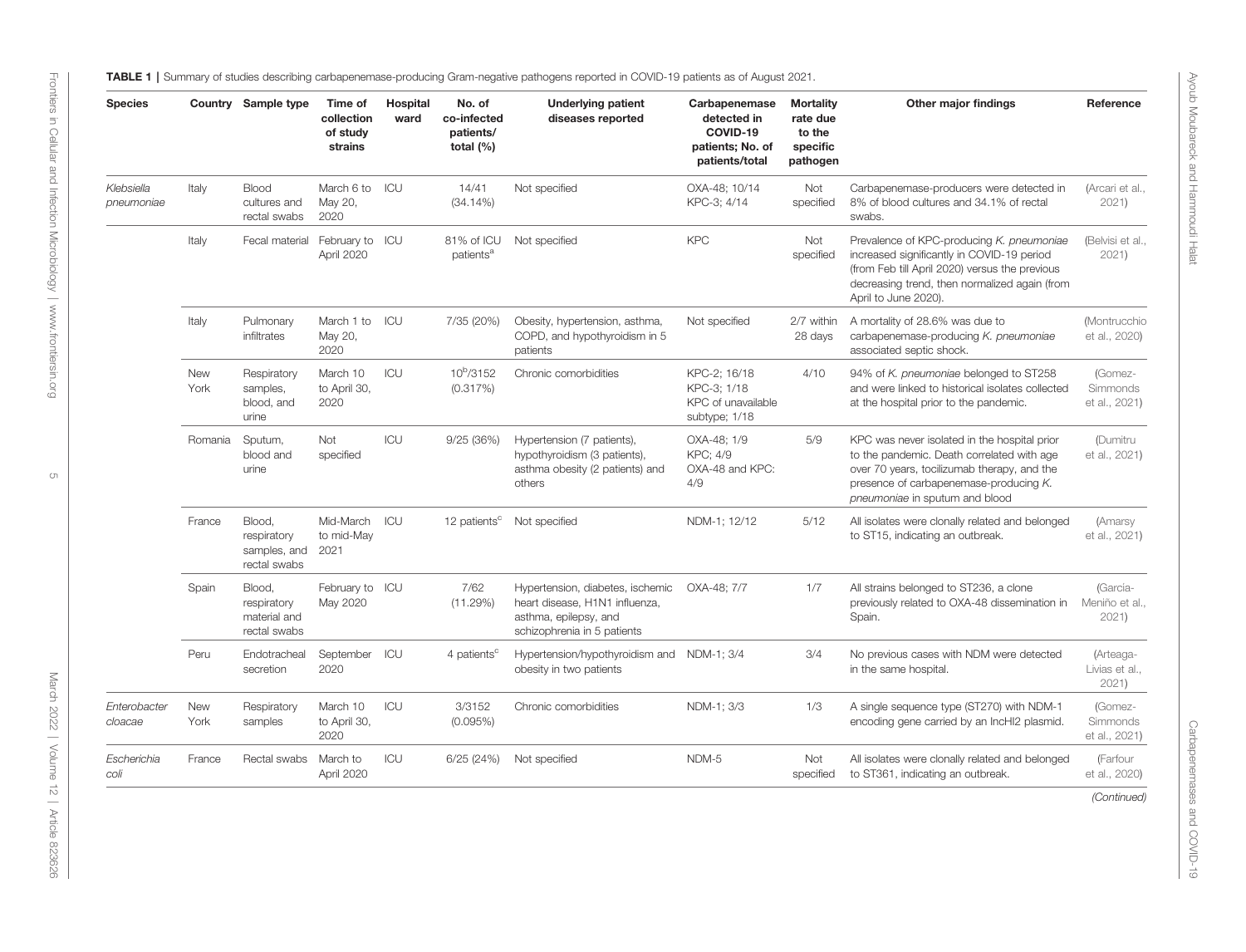TABLE 1 | Continued

| <b>Species</b>             |            | Country Sample type                                | Time of<br>collection<br>of study<br>strains | Hospital<br>ward          | No. of<br>co-infected<br>patients/<br>total (%) | <b>Underlying patient</b><br>diseases reported                                                                                                               | Carbapenemase<br>detected in<br>COVID-19<br>patients; No. of<br>patients/total | <b>Mortality</b><br>rate due<br>to the<br>specific<br>pathogen | Other major findings                                                                                                                   | Reference                       |
|----------------------------|------------|----------------------------------------------------|----------------------------------------------|---------------------------|-------------------------------------------------|--------------------------------------------------------------------------------------------------------------------------------------------------------------|--------------------------------------------------------------------------------|----------------------------------------------------------------|----------------------------------------------------------------------------------------------------------------------------------------|---------------------------------|
| Acinetobacter<br>baumannii | Italy      | Rectal swabs<br>and<br>respiratory<br>samples      | January to<br>April 2020                     | ICU                       | 55/1367<br>(4% )                                | Not specified                                                                                                                                                | $OXA-23$                                                                       | 9/21                                                           | All strains belonged to the CC92/IC2 clonal<br>lineage.                                                                                | (Pascale<br>et al., 2021)       |
|                            | China      | Respiratory<br>samples,<br>blood, and<br>urine     | January 27<br>to March<br>17, 2020           | COVID-<br>19<br>hospital  | 47/102<br>(46%)                                 | Not specified                                                                                                                                                | Not specified                                                                  | Not<br>specified                                               | The isolation rate of carbapenem-resistant A.<br>baumannii was 91.2%.                                                                  | (L <sub>i</sub> et al.,<br>2020 |
|                            | Egypt      | Respiratory<br>samples                             | May 3 to<br>June 30,<br>2020                 | ICU and<br>other<br>units | 7/260 (2.7%)                                    | Hypertension, diabetes, kidney or<br>liver disease, Parkinsonism,<br>COPD or ischemic heart disease                                                          | NDM-1                                                                          | Not<br>specified                                               | The resistance rates to imipenem and<br>meropenem were 71% and 43% respectively                                                        | (Ramadan<br>et al., 2020)       |
|                            | Turkey     | Respiratory<br>samples and<br>urine                | March 15<br>to June 15,<br>2020,             | Not<br>specified          | 12/1447<br>$(0.82\%)$                           | Not specified                                                                                                                                                | Not specified                                                                  | Not<br>specified                                               | A. baumannii was the main pathogen in<br>respiratory infections of COVID-19 patients<br>$(9.76\%)$                                     | (Karatas<br>et al., 2021)       |
|                            | Iran       | Tracheal<br>discharge<br>and blood                 | March 30<br>to May 30,<br>2020               | <b>ICU</b>                | 18/242<br>$(7.4\%)$                             | Asthma, cardiovascular disease.<br>lymphoma, hypothyroidism,<br>diabetes, necrotizing fasciitis,<br>hypertension or chronic kidney<br>disease in 14 patients | OXA-23, 13/18<br>OXA-23 and OXA-<br>24; 5/18                                   | 9/18                                                           | All isolates belonged to GC2 and were found<br>to contain the same MLST profile of ST2 <sub>iP</sub> .                                 | (Abdollahi<br>et al., 2021)     |
| Pseudomonas<br>aeruginosa  | Egypt      | Respiratory<br>samples                             | May 3 to<br>June 30,<br>2020                 | ICU and<br>other<br>units | 4/260 (1.5%)                                    | Hypertension, diabetes, kidney or<br>liver disease, Parkinsonism,<br>COPD or ischemic heart disease                                                          | NDM-1                                                                          | Not<br>specified                                               | The resistance rates to both imipenem and<br>meropenem were 100%.                                                                      | (Ramadan<br>et al., 2020)       |
|                            | <b>UAE</b> | Blood,<br>endotracheal<br>aspirates,<br>and others | February 1<br>to July 31,<br>2020            | Not<br>specified          | 48/29,802                                       | Diabetes, hypertension, asthma,<br>renal disease, neurologic disease,<br>and others                                                                          | Not specified                                                                  | Not<br>specified                                               | P. aeruginosa formed the majority of<br>carbapenem-resistant isolates (48/52) and the<br>top organism isolated from positive cultures. | (Senok<br>et al., 2021)         |

[Frontiers in Cellular and Infection Microbiology](https://www.frontiersin.org/journals/cellular-and-infection-microbiology) | [www.frontiersin.org](http://www.frontiersin.org/) [March 2022 | Volume 12 | Article 823626](https://www.frontiersin.org/journals/cellular-and-infection-microbiology#articles) 6 $\circ$ 

Frontiers in Cellular and Infection Microbiology | www.frontiersin.org

March 2022 | Volume 12 | Article 823626

<sup>a</sup>Number of patients analyzed was not specified.

come parallel patients was not specified.

bSome patients had two or three strains of K. pneumoniae belonging to different ST.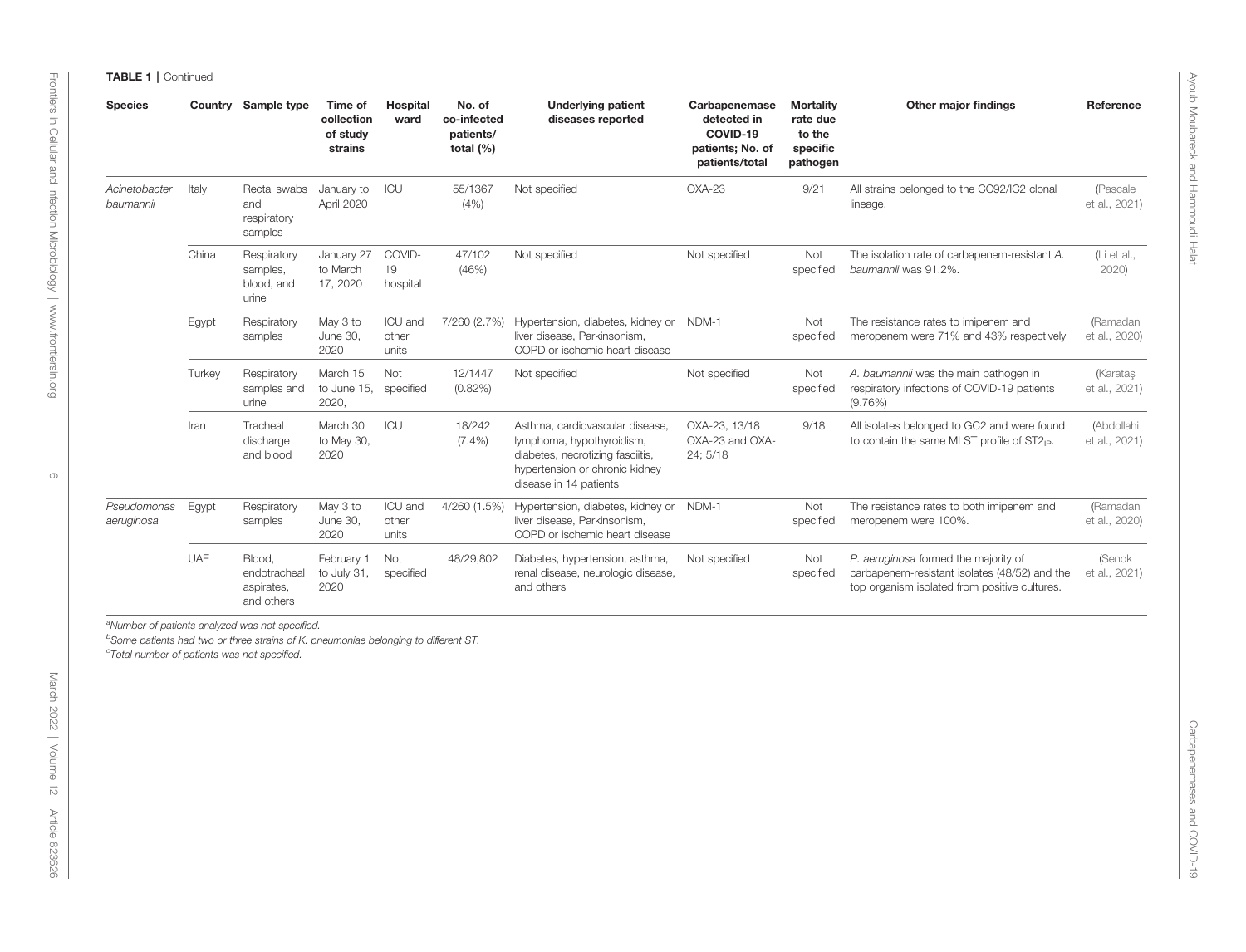ST11 to ST15, and this may be ascribed to COVID-19 ([Chen](#page-8-0) [et al., 2021\)](#page-8-0). A review of studies on carbapenem-resistant K. pneumoniae in COVID-19 patients from 6 countries found that majority of infected patients (84%) were males with mean age of 61 years, and predominant carbapenemases were KPC and NDM. Cases described were from Italy (4 studies), China (2 studies), Egypt, United States, Spain, and Peru (one study from each). Different factors contributed to variable prevalence of carbapenemase-producers, ranging between 0.35-53%, with lowest prevalence reported in US and highest in China. It was hypothesized that contaminated protective equipment may be the main cause of cross-transmission, namely use of same protective facemasks to care for different patients, and use of double gloves where outer gloves were changed while inner gloves were disinfected with alcohol. Other factors included employment of additional medical staff unexperienced in infection control, use of broad-spectrum antibiotics in COVID-19 patients, and medical personnel burnout, decreasing commitment to infection prevention and relaxing rules of infection prophylaxis and surveillance (Mę[drzycka-](#page-9-0)[Dabrowska et al., 2021](#page-9-0)).

As such, international literature indicates that carbapenemaseproducing Enterobacteriaceae may have lingered in the context of COVID-19, and focused studies may be needed to assess changes in their prevalence, molecular genetics, and dissemination. Also, rational antibiotic therapy should be used, as well as continuous assessment of co-infections in patients with COVID-19, to limit outbreaks with carbapenemase-producers that may ascend while managing the pandemic.

# Studies Involving A. baumannii

An agent of pneumonia, septicemia, meningitis, urinary tract and wound infections, carbapenemase-producing A. baumannii readily contaminates hospital facilities and healthcare personnel's hands, survives on dry surfaces, and spreads from asymptomatic colonization. Collectively, these factors make its outbreaks challenging to control ([Ayoub Moubareck and](#page-8-0) [Hammoudi Halat, 2020\)](#page-8-0). During surge in COVID-19 admissions in a hospital in New Jersey, 26 patients were coinfected with OXA-23-producing A. baumannii, 4 of which coharbored NDM, rarely identified in A. baumannii from the US. As COVID-19 hospitalizations decreased, and standard infection control practices resumed, prevalence of carbapenem-resistant A. baumannii returned to pre-COVID-19 baseline of zero to two per month in New Jersey [\(Perez et al., 2020](#page-10-0)). Such shift indicates potential for carbapenemase producers to spread during events when typical hospital practices are disorganized, but limiting and decreasing spread are possible too. Similarly, an Italian multicenter before-after cross-sectional study that compared colonization and infection with carbapenem-resistant A. baumannii, detected increase of 7.5 and 5.5 folds respectively, with predominance of OXA-23 ([Pascale et al., 2021](#page-10-0)). In Wuhan, China, among 159 strains of bacteria isolated form 102 COVID-19 patients with secondary bacterial infections, A. baumannii was the most common pathogen (35.8%) with carbapenem resistance rates above 90% ([Li et al., 2020\)](#page-9-0). In another COVID-19 report from Egypt, 100% of A.

baumannii isolates harbored NDM-1, with 71% and 43% resistance rates to imipenem and meropenem respectively [\(Ramadan et al., 2020\)](#page-10-0).

# RECOMMENDATIONS FOR STEWARDSHIP AND SURVEILLANCE OF CARBAPENEMASE-PRODUCERS

Combating surge of carbapenemases during COVID-19, while conforming with general measures of antimicrobial stewardship, warrants additional alertness and investigation. Detection of carbapenemase producers in COVID-19 patients calls for infection control activities both intra- and inter-hospitals, and if necessary re-modulating them according to new organizational structures imposed by the pandemic ([Pascale et al., 2021](#page-10-0)). In areas where carbapenemase producers have declined substantially in recent years, increased detection in patients with COVID-19 may signal a re-emergence, prompting need for increased surveillance and identification of optimal treatments ([Gomez-Simmonds et al., 2021\)](#page-9-0). The experience gained during the pandemic should be built upon to improve strict surveillance for carbapenemase producers colonization and co-infection in COVID-19 patients ([Arcari et al., 2021](#page-8-0)). Consensus statements published recently by professional societies ([Centers for Disease Control and Prevention \(CDC\),](#page-8-0) [2009](#page-8-0); [Tacconelli et al., 2019](#page-10-0)) and independent research groups [\(Chea et al., 2015](#page-8-0); [Puleston et al., 2020](#page-10-0); [Yarbrough et al., 2020\)](#page-11-0) focused on detection of carbapenemase producers, which should be reinforced during COVID-19.

The optimal treatment of infections due to carbapenemaseproducing organisms is uncertain, and options are quite limited (Rodrí[guez-Baño et al., 2018](#page-10-0)). In general, for infections caused by KPC- or OXA-48-producers, ceftazidime-avibactam ([van Duin](#page-10-0) [et al., 2018](#page-10-0)), or a novel beta-lactam-beta-lactamase inhibitor combination, such as meropenem-vaborbactam, imipenemcilastain-relebactam ([Zhanel et al., 2018](#page-11-0)), or cefiderocol [\(Zhanel](#page-11-0) [et al., 2019\)](#page-11-0) are suggested. Overall, clinical experience in treating carbapenemase-producing organisms with these agents is limited; most has been with ceftazidime-avibactam (Rodrí[guez-Baño et al.,](#page-10-0) [2018\)](#page-10-0). For MBL producers, and since these confer resistance to all beta-lactam-type antibiotics except cefiderocol and aztreonam, combining ceftazidime-avibactam and aztreonam can have a synergistic effect, as avibactam can inactivate other betalactamases to preserve aztreonam activity. This combination was used to successfully treat patients with extremely resistant MBLproducing pathogens [\(Marshall et al., 2017](#page-9-0); [Jayol et al., 2018\)](#page-9-0). Alternative regimens include polymyxin with a second agent like meropenem ([Paul et al., 2018](#page-10-0)), tigecycline or eravacylcine [\(Karakonstantis et al., 2020\)](#page-9-0). Evidence indicates that these regimens were used in treatment of infections caused by carbapenemase-producers with variable outcomes [\(Montrucchio](#page-9-0) [et al., 2020;](#page-9-0) [Gomez-Simmonds et al., 2021](#page-9-0)). In one report, despite ceftazidime/avibactam therapy, five of nine patients infected with K. pneumoniae producing KPC and/or OXA-48 died, contributing to poor prognosis for patients with COVID-19, especially for high-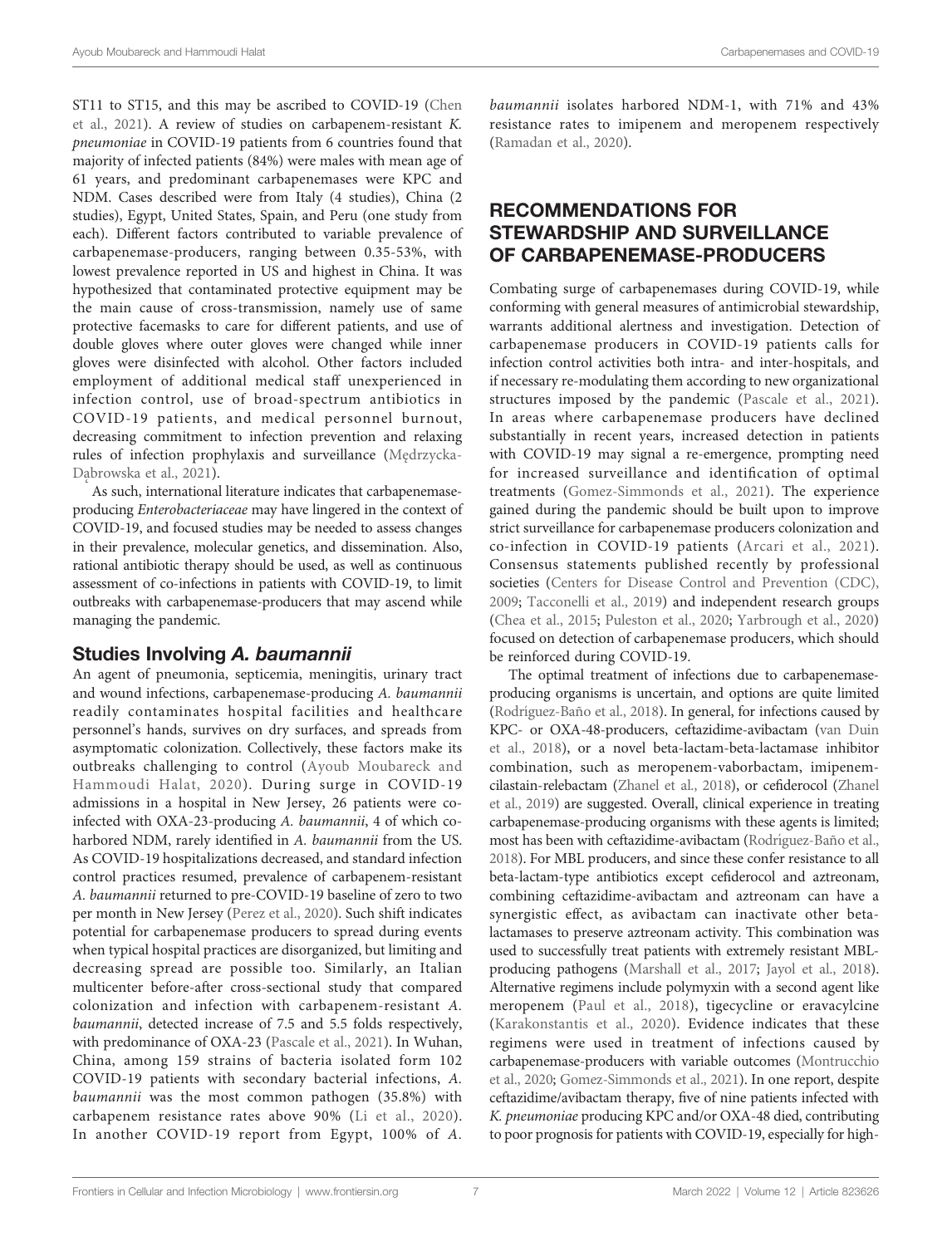<span id="page-8-0"></span>risk populations [\(Dumitru et al., 2021\)](#page-9-0). Further analysis is warranted to understand outcomes of treatment with these antibiotics in COVID-19 patients upon co-infection with carbapenemase-producers. It is crucial to establish a rigorous program of antibiotic administration and to maintain rational antibiotic use and continuous surveillance.

## CONCLUDING REMARKS

Carbapenemases contributing to antimicrobial resistance form a collateral and unavoidable consequence of COVID-19 and combating them remains demanding. In the aftermath of the pandemic, calls for global health security measures to limit spread of these enzymes will take on a new urgency, and the

## **REFERENCES**

- Abdollahi, A., Aliramezani, A., Salehi, M., Norouzi Shadehi, M., Ghourchian, S., and Douraghi, M. (2021). Co-Infection of ST2IP Carbapenem-Resistant Acinetobacter Baumannii With SARS-CoV-2 in the Patients Admitted to a Tehran Tertiary Referral Hospital. BMC Infect. Dis. 21, 927. doi: [10.1186/](https://doi.org/10.1186/s12879-021-06642-2) [s12879-021-06642-2](https://doi.org/10.1186/s12879-021-06642-2)
- Amarsy, R., Jacquier, H., Munier, A.-L., Merimèche, M., Berçot, B., and Mégarbane, B. (2021). Outbreak of NDM-1-Producing Klebsiella Pneumoniae in the Intensive Care Unit During the COVID-19 Pandemic: Another Nightmare. Am. J. Infect. Control 49 (10), 1324–1326. doi: [10.1016/j.ajic.2021.07.004](https://doi.org/10.1016/j.ajic.2021.07.004)
- Arcari, G., Raponi, G., Sacco, F., Bibbolino, G., Di Lella, F. M., Alessandri, F., et al. (2021). Klebsiella Pneumoniae Infections in COVID-19 Patients: A 2-Month Retrospective Analysis in an Italian Hospital. Int. J. Antimicrob. Agents 57, 106245. doi: [10.1016/j.ijantimicag.2020.106245](https://doi.org/10.1016/j.ijantimicag.2020.106245)
- Arteaga-Livias, K., Pinzas-Acosta, K., Perez-Abad, L., Panduro-Correa, V., Rabaan, A. A., Pecho-Silva, S., et al. (2021). A Multidrug-Resistant Klebsiella Pneumoniae Outbreak in a Peruvian Hospital: Another Threat From the COVID-19 Pandemic. Infect. Control Hosp. Epidemiol. 1–2. doi: [10.1017/](https://doi.org/10.1017/ice.2020.1401) [ice.2020.1401](https://doi.org/10.1017/ice.2020.1401)
- Ayoub Moubareck, C., and Hammoudi Halat, D. (2020). Insights Into Acinetobacter Baumannii: A Review of Microbiological, Virulence, and Resistance Traits in a Threatening Nosocomial Pathogen. Antibiot (Basel) 9, E119. doi: [10.3390/antibiotics9030119](https://doi.org/10.3390/antibiotics9030119)
- Ayoub Moubareck, C., Hammoudi Halat, D., Akkawi, C., Nabi, A., AlSharhan, M. A., AlDeesi, Z. O., et al. (2019). Role of Outer Membrane Permeability, Efflux Mechanism, and Carbapenemases in Carbapenem-Nonsusceptible Pseudomonas Aeruginosa From Dubai Hospitals: Results of the First Cross-Sectional Survey. Int. J. Infect. Dis. 84, 143–150. doi: [10.1016/j.ijid.2019.04.027](https://doi.org/10.1016/j.ijid.2019.04.027)
- Bahr, G., González, L. J., and Vila, A. J. (2021). Metallo-β-Lactamases in the Age of Multidrug Resistance: From Structure and Mechanism to Evolution, Dissemination, and Inhibitor Design. Chem. Rev. 121, 7957–8094. doi: [10.1021/acs.chemrev.1c00138](https://doi.org/10.1021/acs.chemrev.1c00138)
- Barbuddhe, S. B., Rawool, D. B., Gaonkar, P. P., Vergis, J., Dhama, K., and Malik, S. S. (2020). Global Scenario, Public Health Concerns and Mitigation Strategies to Counter Current Ongoing SARS-CoV-2 / COVID-19 Pandemic. Hum. Vaccin Immunother. 16, 3023–3033. doi: [10.1080/21645](https://doi.org/10.1080/21645515.2020.1810496) [515.2020.1810496](https://doi.org/10.1080/21645515.2020.1810496)
- Belvisi, V., Del Borgo, C., Vita, S., Redaelli, P., Dolce, P., Pacella, D., et al. (2021). Impact of SARS CoV-2 Pandemic on Carbapenemase-Producing Klebsiella Pneumoniae Prevention and Control Programme: Convergent or Divergent Action? J. Hosp Infect. 109, 29–31. doi: [10.1016/j.jhin.2020.11.030](https://doi.org/10.1016/j.jhin.2020.11.030)
- Benach, J. (2021). We Must Take Advantage of This Pandemic to Make a Radical Social Change: The Coronavirus as a Global Health, Inequality, and Eco-Social Problem. Int. J. Health Serv. 51, 50–54. doi: [10.1177/0020731420946594](https://doi.org/10.1177/0020731420946594)
- Bonomo, R. A., Burd, E. M., Conly, J., Limbago, B. M., Poirel, L., Segre, J. A., et al. (2018). Carbapenemase-Producing Organisms: A Global Scourge. Clin. Infect. Dis. 66, 1290–1297. doi: [10.1093/cid/cix893](https://doi.org/10.1093/cid/cix893)

more powerful these measures are, the more delineated their outcomes will be on dissemination and thriving of carbapenemases. In pandemic emergencies, like the current one, antimicrobial stewardship shall contribute to better use of resources, limit unnecessary use of antimicrobials, and restrain antibiotic resistance trends including formidable challenges instigated by carbapenemases.

#### AUTHOR CONTRIBUTIONS

DHH and CAM designed this minireview. DHH wrote the first draft of the manuscript. CAM was responsible for editing, reviewing, and acquiring the funds. All authors contributed to the article and approved the submitted version.

- Botelho, J., Grosso, F., Sousa, C., and Peixe, L. (2015). Characterization of a New Genetic Environment Associated With GES-6 Carbapenemase From a Pseudomonas Aeruginosa Isolate Belonging to the High-Risk Clone ST235. J. Antimicrob. Chemother. 70, 615–617. doi: [10.1093/jac/dku391](https://doi.org/10.1093/jac/dku391)
- Brink, A. J. (2019). Epidemiology of Carbapenem-Resistant Gram-Negative Infections Globally. Curr. Opin. Infect. Dis. 32, 609–616. doi: [10.1097/](https://doi.org/10.1097/QCO.0000000000000608) [QCO.0000000000000608](https://doi.org/10.1097/QCO.0000000000000608)
- Bush, K. (2018). Past and Present Perspectives on β-Lactamases. Antimicrob. Agents Chemother. 62, e01076-18. doi: [10.1128/AAC.01076-18](https://doi.org/10.1128/AAC.01076-18)
- Cantón, R., Gijón, D., and Ruiz-Garbajosa, P. (2020). Antimicrobial Resistance in ICUs: An Update in the Light of the COVID-19 Pandemic. Curr. Opin. Crit. Care 26, 433–441. doi: [10.1097/MCC.0000000000000755](https://doi.org/10.1097/MCC.0000000000000755)
- Centers for Disease Control and Prevention (CDC) (2009). Guidance for Control of Infections With Carbapenem-Resistant or Carbapenemase-Producing Enterobacteriaceae in Acute Care Facilities. MMWR Morb Mortal Wkly Rep. 58, 256–260.
- Chea, N., Bulens, S. N., Kongphet-Tran, T., Lynfield, R., Shaw, K. M., Vagnone, P. S., et al. (2015). Improved Phenotype-Based Definition for Identifying Carbapenemase Producers Among Carbapenem-Resistant Enterobacteriaceae. Emerg. Infect. Dis. 21, 1611–1616. doi: [10.3201/eid2109.150198](https://doi.org/10.3201/eid2109.150198)
- Chen, J., Hu, C., Wang, R., Li, F., Sun, G., Yang, M., et al. (2021). Shift in the Dominant Sequence Type of Carbapenem-Resistant Klebsiella Pneumoniae Bloodstream Infection From ST11 to ST15 at a Medical Center in Northeast Chin-2020. Infect. Drug Resist. 14, 1855–1863. doi: [10.2147/IDR.S311968](https://doi.org/10.2147/IDR.S311968)
- Chen, N., Zhou, M., Dong, X., Qu, J., Gong, F., Han, Y., et al. (2020). Epidemiological and Clinical Characteristics of 99 Cases of 2019 Novel Coronavirus Pneumonia in Wuhan, China: A Descriptive Study. Lancet 395, 507–513. doi: [10.1016/S0140-6736\(20\)30211-7](https://doi.org/10.1016/S0140-6736(20)30211-7)
- Cultrera, R., Barozzi, A., Libanore, M., Marangoni, E., Pora, R., Quarta, B., et al. (2021). Co-Infections in Critically Ill Patients With or Without COVID-19: A Comparison of Clinical Microbial Culture Findings. Int. J. Environ. Res. Public Health 18, 4358. doi: [10.3390/ijerph18084358](https://doi.org/10.3390/ijerph18084358)
- Cuntrò, M., Manisco, A., Guarneri, D., Zuglian, G., Vailati, F., Passera, M., et al. (2021). Blood Stream Infections During the First Wave of COVID-19. A Short Microbiological Retrospective Picture at Papa Giovanni XXIII Hospital, Bergamo, Italy. New Microbiol. 44, 51–58.
- Dandachi, I., Azar, E., Hamouch, R., Maliha, P., Abdallah, S., Kanaan, E., et al. (2019). Acinetobacter Spp in a Third World Country With Socio-Economic and Immigrants Challenges. J. Infect. Dev. Ctries 13, 948–955. doi: [10.3855/](https://doi.org/10.3855/jidc.11341) [jidc.11341](https://doi.org/10.3855/jidc.11341)
- Despotovic, A., Milosevic, B., Cirkovic, A., Vujovic, A., Cucanic, K., Cucanic, T., et al. (2021). The Impact of COVID-19 on the Profile of Hospital-Acquired Infections in Adult Intensive Care Units. Antibiotics 10, 1146. doi: [10.3390/](https://doi.org/10.3390/antibiotics10101146) [antibiotics10101146](https://doi.org/10.3390/antibiotics10101146)
- Dhama, K., Patel, S. K., Kumar, R., Rana, J., Yatoo, M. I., Kumar, A., et al. (2020). Geriatric Population During the COVID-19 Pandemic: Problems, Considerations, Exigencies, and Beyond. Front. Public Health 8, 574198. doi: [10.3389/fpubh.2020.574198](https://doi.org/10.3389/fpubh.2020.574198)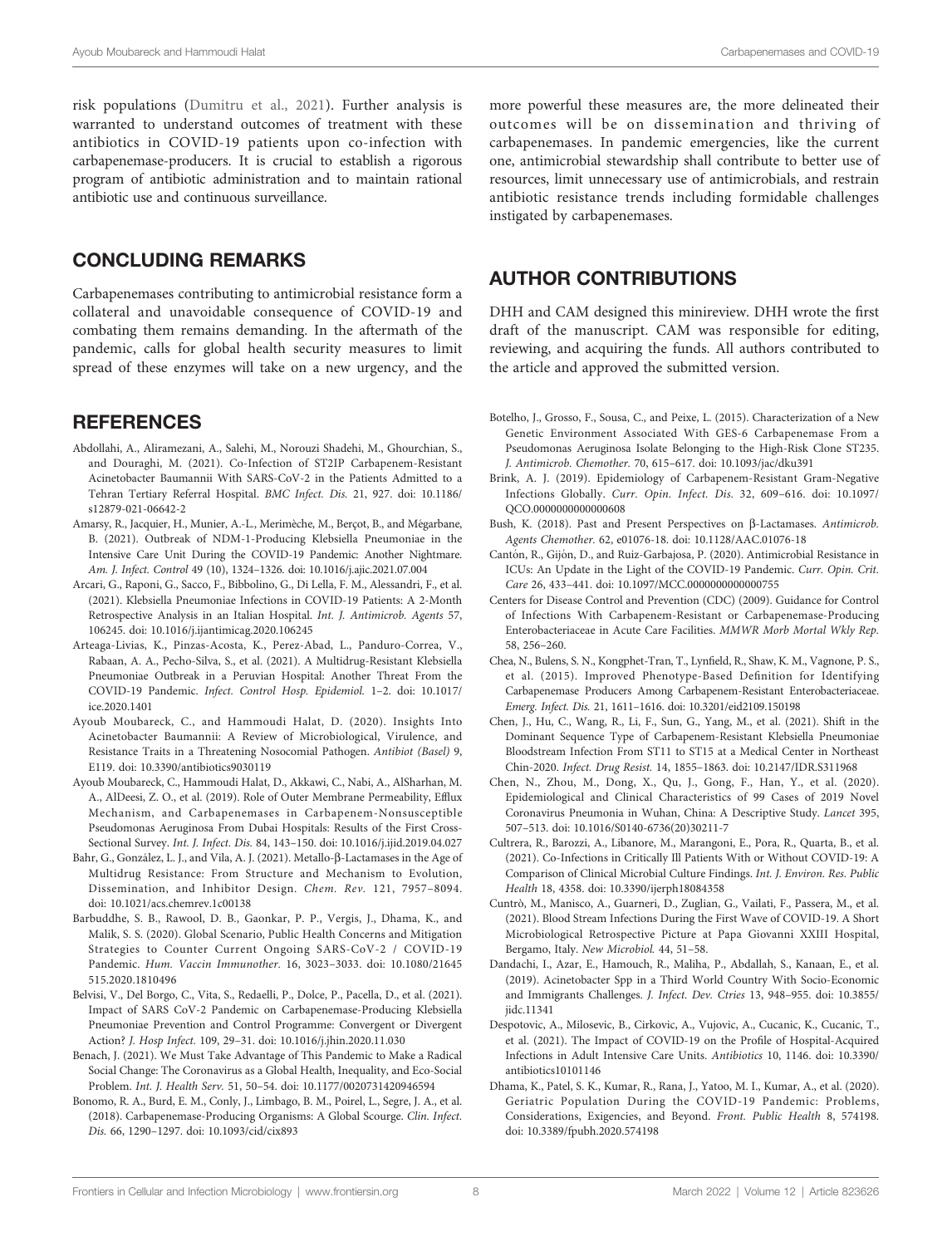- <span id="page-9-0"></span>Donà, D., Di Chiara, C., and Sharland, M. (2020). Multi-Drug-Resistant Infections in the COVID-19 Era: A Framework for Considering the Potential Impact. J. Hosp Infect. 106, 198–199. doi: [10.1016/j.jhin.2020.05.020](https://doi.org/10.1016/j.jhin.2020.05.020)
- Dortet, L., Poirel, L., and Nordmann, P. (2014). Worldwide Dissemination of the NDM-Type Carbapenemases in Gram-Negative Bacteria. BioMed. Res. Int. 2014, 249856. doi: [10.1155/2014/249856](https://doi.org/10.1155/2014/249856)
- Dumitru, I. M., Dumitrascu, M., Vlad, N. D., Cernat, R. C., Ilie-Serban, C., Hangan, A., et al. (2021). Carbapenem-Resistant Klebsiella Pneumoniae Associated With COVID-19. Antibiot. (Basel) 10, 561. doi: [10.3390/](https://doi.org/10.3390/antibiotics10050561) [antibiotics10050561](https://doi.org/10.3390/antibiotics10050561)
- Farfour, E., Lecuru, M., Dortet, L., Le Guen, M., Cerf, C., Karnycheff, F., et al. (2020). Carbapenemase-Producing Enterobacterales Outbreak: Another Dark Side of COVID-19. Am. J. Infect. Control 48, 1533–1536. doi: [10.1016/](https://doi.org/10.1016/j.ajic.2020.09.015) [j.ajic.2020.09.015](https://doi.org/10.1016/j.ajic.2020.09.015)
- Farhat, N., and Khan, A. U. (2020). Evolving Trends of New Delhi Metallo-Betalactamse (NDM) Variants: A Threat to Antimicrobial Resistance. Infect. Genet. Evol. 86, 104588. doi: [10.1016/j.meegid.2020.104588](https://doi.org/10.1016/j.meegid.2020.104588)
- Gambin, M., Sękowski, M., Woźniak-Prus, M., Wnuk, A., Oleksy, T., Cudo, A., et al. (2021). Generalized Anxiety and Depressive Symptoms in Various Age Groups During the COVID-19 Lockdown in Poland. Specific Predictors and Differences in Symptoms Severity. Compr. Psychiatry 105, 152222. doi: [10.1016/j.comppsych.2020.152222](https://doi.org/10.1016/j.comppsych.2020.152222)
- García-Meniño, I., Forcelledo, L., Rosete, Y., García-Prieto, E., Escudero, D., and Fernández, J. (2021). Spread of OXA-48-Producing Klebsiella Pneumoniae Among COVID-19-Infected Patients: The Storm After the Storm. J. Infect Public Health 14, 50–52. doi: [10.1016/j.jiph.2020.11.001](https://doi.org/10.1016/j.jiph.2020.11.001)
- Garza-Ramos, U., Barrios, H., Reyna-Flores, F., Tamayo-Legorreta, E., Catalan-Najera, J. C., Morfin-Otero, R., et al. (2015). Widespread of ESBL- and Carbapenemase GES-Type Genes on Carbapenem-Resistant Pseudomonas Aeruginosa Clinical Isolates: A Multicenter Study in Mexican Hospitals. Diagn. Microbiol. Infect. Dis. 81, 135–137. doi: [10.1016/j.diagmicrobio.](https://doi.org/10.1016/j.diagmicrobio.2014.09.029) [2014.09.029](https://doi.org/10.1016/j.diagmicrobio.2014.09.029)
- Gomez-Simmonds, A., Annavajhala, M. K., McConville, T. H., Dietz, D. E., Shoucri, S. M., Laracy, J. C., et al. (2021). Carbapenemase-Producing Enterobacterales Causing Secondary Infections During the COVID-19 Crisis at a New York City Hospital. J. Antimicrob. Chemother. 76, 380–384. doi: [10.1093/jac/dkaa466](https://doi.org/10.1093/jac/dkaa466)
- Hammoudi Halat, D., and Ayoub Moubareck, C. (2020). The Current Burden of Carbapenemases: Review of Significant Properties and Dissemination Among Gram-Negative Bacteria. Antibiot (Basel) 9. doi: [10.3390/antibiotics9040186](https://doi.org/10.3390/antibiotics9040186)
- Hammoudi, D., Moubareck, C. A., and Sarkis, D. K. (2014). How to Detect Carbapenemase Producers? A Literature Review of Phenotypic and Molecular Methods. J. Microbiol. Methods 107, 106–118. doi: [10.1016/j.mimet.](https://doi.org/10.1016/j.mimet.2014.09.009) [2014.09.009](https://doi.org/10.1016/j.mimet.2014.09.009)
- Hansen, G. T. (2021). Continuous Evolution: Perspective on the Epidemiology of Carbapenemase Resistance Among Enterobacterales and Other Gram-Negative Bacteria. Infect. Dis. Ther. 10, 75–92. doi: [10.1007/s40121-020-](https://doi.org/10.1007/s40121-020-00395-2) [00395-2](https://doi.org/10.1007/s40121-020-00395-2)
- Hughes, S., Troise, O., Donaldson, H., Mughal, N., and Moore, L. S. P. (2020). Bacterial and Fungal Coinfection Among Hospitalized Patients With COVID-19: A Retrospective Cohort Study in a UK Secondary-Care Setting. Clin. Microbiol. Infect. 26, 1395–1399. doi: [10.1016/j.cmi.2020.06.025](https://doi.org/10.1016/j.cmi.2020.06.025)
- Jayol, A., Nordmann, P., Poirel, L., and Dubois, V. (2018). Ceftazidime/avibactam Alone or in Combination With Aztreonam Against Colistin-Resistant and Carbapenemase-Producing Klebsiella Pneumoniae. J. Antimicrob. Chemother. 73, 542–544. doi: [10.1093/jac/dkx393](https://doi.org/10.1093/jac/dkx393)
- Kaitany, K.-C. J., Klinger, N. V., June, C. M., Ramey, M. E., Bonomo, R. A., Powers, R. A., et al. (2013). Structures of the Class D Carbapenemases OXA-23 and OXA-146: Mechanistic Basis of Activity Against Carbapenems, Extended-Spectrum Cephalosporins, and Aztreonam. Antimicrob. Agents Chemother. 57, 4848–4855. doi: [10.1128/AAC.00762-13](https://doi.org/10.1128/AAC.00762-13)
- Karakonstantis, S., Kritsotakis, E. I., and Gikas, A. (2020). Treatment Options for K. Pneumoniae, P. Aeruginosa and A. Baumannii Co-Resistant to Carbapenems, Aminoglycosides, Polymyxins and Tigecycline: An Approach Based on the Mechanisms of Resistance to Carbapenems. Infection 48, 835– 851. doi: [10.1007/s15010-020-01520-6](https://doi.org/10.1007/s15010-020-01520-6)
- Karataş, M., Yaşar-Duman, M., Tünger, A., Çilli, F, Aydemir, Ş, and Özenci, V (2021). Secondary Bacterial Infections and Antimicrobial Resistance in

COVID-19: Comparative Evaluation of Pre-Pandemic and Pandemic-Era, a Retrospective Single Center Study. Ann. Clin. Microbiol. Antimicrob. 20, 51. doi: [10.1186/s12941-021-00454-7](https://doi.org/10.1186/s12941-021-00454-7)

- Karruli, A., Boccia, F., Gagliardi, M., Patauner, F., Ursi, M. P., Sommese, P., et al. (2021). Multidrug-Resistant Infections and Outcome of Critically Ill Patients With Coronavirus Disease 2019: A Single Center Experience. Microb. Drug Resist. 27 (9), 1167–1175. doi: [10.1089/mdr.2020.0489](https://doi.org/10.1089/mdr.2020.0489)
- Kousovista, R., Athanasiou, C., Liaskonis, K., Ivopoulou, O., Ismailos, G., and Karalis, V. (2021). Correlation Between Acinetobacter Baumannii Resistance and Hospital Use of Meropenem, Cefepime, and Ciprofloxacin: Time Series Analysis and Dynamic Regression Models. Pathogens 10, 480. doi: [10.3390/](https://doi.org/10.3390/pathogens10040480) [pathogens10040480](https://doi.org/10.3390/pathogens10040480)
- Lafeuille, E., Decré, D., Mahjoub-Messai, F., Bidet, P., Arlet, G., and Bingen, E. (2013). OXA-48 Carbapenemase-Producing Klebsiella Pneumoniae Isolated From Libyan Patients. Microb. Drug Resist. 19, 491–497. doi: [10.1089/mdr.2012.0219](https://doi.org/10.1089/mdr.2012.0219)
- Ling, L., So, C., Shum, H. P., Chan, P. K. S., Lai, C. K. C., Kandamby, D. H., et al. (2020). Critically Ill Patients With COVID-19 in Hong Kong: A Multicentre Retrospective Observational Cohort Study. Crit. Care Resusc 22, 119–125. doi: [10.51893/2020.2.oa1](https://doi.org/10.51893/2020.2.oa1)
- Livermore, D. M. (2021). Antibiotic Resistance During and Beyond COVID-19. JAC Antimicrob. Resist. 3, i5–i16. doi: [10.1093/jacamr/dlab052](https://doi.org/10.1093/jacamr/dlab052)
- Li, J., Wang, J., Yang, Y., Cai, P., Cao, J., Cai, X., et al. (2020). Etiology and Antimicrobial Resistance of Secondary Bacterial Infections in Patients Hospitalized With COVID-19 in Wuhan, China: A Retrospective Analysis. Antimicrob. Resist. Infect. Control 9, 153. doi: [10.1186/s13756-](https://doi.org/10.1186/s13756-020-00819-1) [020-00819-1](https://doi.org/10.1186/s13756-020-00819-1)
- Logan, L. K., and Weinstein, R. A. (2017). The Epidemiology of Carbapenem-Resistant Enterobacteriaceae: The Impact and Evolution of a Global Menace. J. Infect. Dis. 215, S28–S36. doi: [10.1093/infdis/jiw282](https://doi.org/10.1093/infdis/jiw282)
- Mędrzycka-Dąbrowska, W., Lange, S., Zorena, K., Dąbrowski, S., Ozga, D., and Tomaszek, L. (2021). Carbapenem-Resistant Klebsiella Pneumoniae Infections in ICU COVID-19 Patients-A Scoping Review. J. Clin. Med. 10, 2067. doi: [10.3390/jcm10102067](https://doi.org/10.3390/jcm10102067)
- Magson, N. R., Freeman, J. Y. A., Rapee, R. M., Richardson, C. E., Oar, E. L., and Fardouly, J. (2021). Risk and Protective Factors for Prospective Changes in Adolescent Mental Health During the COVID-19 Pandemic. J. Youth Adolesc. 50, 44–57. doi: [10.1007/s10964-020-01332-9](https://doi.org/10.1007/s10964-020-01332-9)
- Marshall, S., Hujer, A. M., Rojas, L. J., Papp-Wallace, K. M., Humphries, R. M., Spellberg, B., et al. (2017). Can Ceftazidime-Avibactam and Aztreonam Overcome b-Lactam Resistance Conferred by Metallo-b-Lactamases in Enterobacteriaceae? Antimicrob. Agents Chemother. 61, e02243–e02216. doi: [10.1128/AAC.02243-16](https://doi.org/10.1128/AAC.02243-16)
- Martin, E., Philbin, M., Hughes, G., Bergin, C., and Talento, A. F. (2021). Antimicrobial Stewardship Challenges and Innovative Initiatives in the Acute Hospital Setting During the COVID-19 Pandemic. J. Antimicrob. Chemother. 76, 272–275. doi: [10.1093/jac/dkaa400](https://doi.org/10.1093/jac/dkaa400)
- Mazzariol, A., Benini, A., Unali, I., Nocini, R., Smania, M., Bertoncelli, A., et al. (2021). Dynamics of SARS-CoV2 Infection and Multi-Drug Resistant Bacteria Superinfection in Patients With Assisted Mechanical Ventilation. Front. Cell. Infect. Microbiol. 11, 683409. doi: [10.3389/fcimb.2021.683409](https://doi.org/10.3389/fcimb.2021.683409)
- Meguins, L. C., Rocha, A. S., Laurenti, M. R., and de Morais, D. F. (2021). Ventricular Empyema Associated With Severe Pyogenic Meningitis in COVID-19 Adult Patient: Case Report. Surg. Neurol. Int. 12, 346. doi: [10.25259/SNI\\_514\\_2021](https://doi.org/10.25259/SNI_514_2021)
- Monnet, D. L., and Harbarth, S. (2020). Will Coronavirus Disease (COVID-19) Have an Impact on Antimicrobial Resistance? Euro Surveill 25. doi: [10.2807/](https://doi.org/10.2807/1560-7917.ES.2020.25.45.2001886) [1560-7917.ES.2020.25.45.2001886](https://doi.org/10.2807/1560-7917.ES.2020.25.45.2001886)
- Montrucchio, G., Corcione, S., Sales, G., Curtoni, A., De Rosa, F. G., and Brazzi, L. (2020). Carbapenem-Resistant Klebsiella Pneumoniae in ICU-Admitted COVID-19 Patients: Keep an Eye on the Ball. J. Glob Antimicrob. Resist. 23, 398–400. doi: [10.1016/j.jgar.2020.11.004](https://doi.org/10.1016/j.jgar.2020.11.004)
- Naas, T., Dortet, L., and Iorga, B. I. (2016). Structural and Functional Aspects of Class A Carbapenemases. Curr. Drug Targets 17, 1006–1028. doi: [10.2174/](https://doi.org/10.2174/1389450117666160310144501) [1389450117666160310144501](https://doi.org/10.2174/1389450117666160310144501)
- Naas, T., Vandel, L., Sougakoff, W., Livermore, D. M., and Nordmann, P. (1994). Cloning and Sequence Analysis of the Gene for a Carbapenem-Hydrolyzing Class A Beta-Lactamase, Sme-1, From Serratia Marcescens S6. Antimicrob. Agents Chemother. 38, 1262–1270. doi: [10.1128/AAC.38.6.1262](https://doi.org/10.1128/AAC.38.6.1262)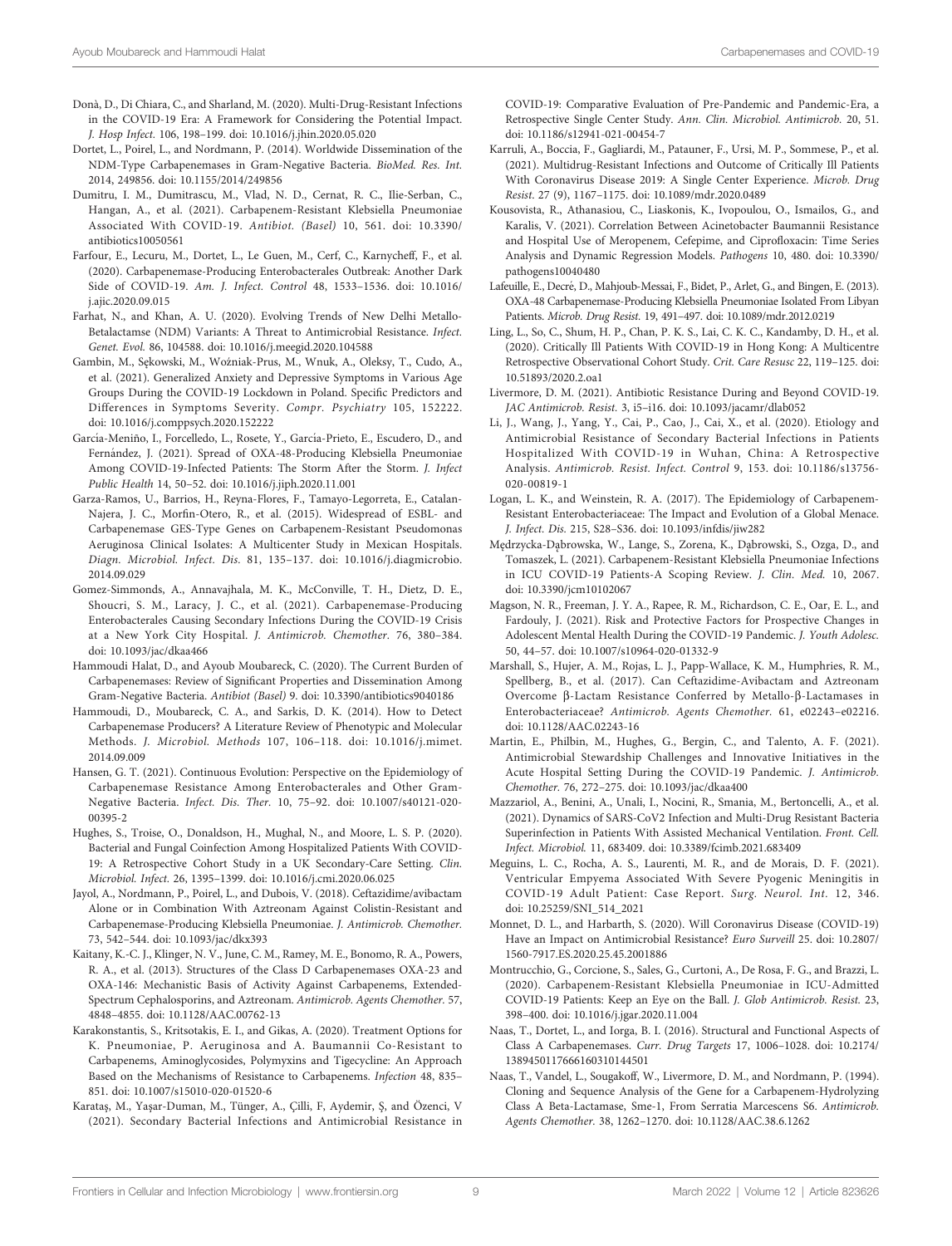- <span id="page-10-0"></span>Nordmann, P., Mariotte, S., Naas, T., Labia, R., and Nicolas, M. H. (1993). Biochemical Properties of a Carbapenem-Hydrolyzing Beta-Lactamase From Enterobacter Cloacae and Cloning of the Gene Into Escherichia Coli. Antimicrob. Agents Chemother. 37, 939–946. doi: [10.1128/AAC.37.5.939](https://doi.org/10.1128/AAC.37.5.939)
- Nori, P., Cowman, K., Chen, V., Bartash, R., Szymczak, W., Madaline, T., et al. (2021). Bacterial and Fungal Coinfections in COVID-19 Patients Hospitalized During the New York City Pandemic Surge. Infect. Control Hosp. Epidemiol. 42, 84–88. doi: [10.1017/ice.2020.368](https://doi.org/10.1017/ice.2020.368)
- Orso, D., Federici, N., Copetti, R., Vetrugno, L., and Bove, T. (2020). Infodemic and the Spread of Fake News in the COVID-19-Era. Eur. J. Emerg. Med. 27 (5), 327–328. doi: [10.1097/MEJ.0000000000000713](https://doi.org/10.1097/MEJ.0000000000000713)
- Pascale, R., Bussini, L., Gaibani, P., Bovo, F., Fornaro, G., Lombardo, D., et al. (2021). Carbapenem Resistant Bacteria in Intensive Care Unit During COVID-19 Pandemic: Multicenter Before-After Cross Sectional Study. Infect. Control Hosp Epidemiol., 1–25. doi: [10.1017/ice.2021.144](https://doi.org/10.1017/ice.2021.144)
- Paul, M., Daikos, G. L., Durante-Mangoni, E., Yahav, D., Carmeli, Y., Benattar, Y. D., et al. (2018). Colistin Alone Versus Colistin Plus Meropenem for Treatment of Severe Infections Caused by Carbapenem-Resistant Gram-Negative Bacteria: An Open-Label, Randomised Controlled Trial. Lancet Infect. Dis. 18, 391–400. doi: [10.1016/S1473-3099\(18\)30099-9](https://doi.org/10.1016/S1473-3099(18)30099-9)
- Perez, S., Innes, G. K., Walters, M. S., Mehr, J., Arias, J., Greeley, R., et al. (2020). Increase in Hospital-Acquired Carbapenem-Resistant Acinetobacter Baumannii Infection and Colonization in an Acute Care Hospital During a Surge in COVID-19 Admissions - New Jersey, February-July 2020. MMWR Morb. Mortal Wkly. Rep. 69, 1827–1831. doi: [10.15585/mmwr.mm6948e1](https://doi.org/10.15585/mmwr.mm6948e1)
- Pintado, V., Ruiz-Garbajosa, P., Escudero-Sanchez, R., Gioia, F., Herrera, S., Vizcarra, P., et al. (2022). Carbapenemase-Producing Enterobacterales Infections in COVID-19 Patients. Infect. Dis. (Lond) 54 (1), 1–10. doi: [10.1080/23744235.2021.1963471](https://doi.org/10.1080/23744235.2021.1963471)
- Pitout, J. D. D., Peirano, G., Kock, M. M., Strydom, K.-A., and Matsumura, Y. (2019). The Global Ascendency of OXA-48-Type Carbapenemases. Clin. Microbiol. Rev. 33, e00102-19. doi: [10.1128/CMR.00102-19](https://doi.org/10.1128/CMR.00102-19)
- Poirel, L., Héritier, C., Tolün, V., and Nordmann, P. (2004). Emergence of Oxacillinase-Mediated Resistance to Imipenem in Klebsiella Pneumoniae. Antimicrob. Agents Chemother. 48, 15–22. doi: [10.1128/AAC.48.1.15-22.2004](https://doi.org/10.1128/AAC.48.1.15-22.2004)
- Poirel, L., Potron, A., and Nordmann, P. (2012). OXA-48-Like Carbapenemases: The Phantom Menace. J. Antimicrob. Chemother. 67, 1597–1606. doi: [10.1093/](https://doi.org/10.1093/jac/dks121) [jac/dks121](https://doi.org/10.1093/jac/dks121)
- Polly, M., Almeida, B. L., de Lennon, R. P., Cortês, M. F., Costa, S. F., and Guimarães, T. (2021). Impact of the COVID-19 Pandemic on the Incidence of Multidrug-Resistant Bacterial Infections in an Acute Care Hospital in Brazil. Am. J. Infect Control 50 (1), 32–38. doi: [10.1016/j.ajic.2021.09.018](https://doi.org/10.1016/j.ajic.2021.09.018)
- Porretta, A. D., Baggiani, A., Arzilli, G., Casigliani, V., Mariotti, T., Mariottini, F., et al. (2020). Increased Risk of Acquisition of New Delhi Metallo-Beta-Lactamase-Producing Carbapenem-Resistant Enterobacterales (NDM-CRE) Among a Cohort of COVID-19 Patients in a Teaching Hospital in Tuscany, Italy. Pathogens 9, E635. doi: [10.3390/pathogens9080635](https://doi.org/10.3390/pathogens9080635)
- Potter, R. F., D'Souza, A. W., and Dantas, G. (2016). The Rapid Spread of Carbapenem-Resistant Enterobacteriaceae. Drug Resist. Update 29, 30–46. doi: [10.1016/j.drup.2016.09.002](https://doi.org/10.1016/j.drup.2016.09.002)
- Puleston, R., Brown, C. S., Patel, B., Fry, C., Singleton, S., Robotham, J. V., et al. (2020). Recommendations for Detection and Rapid Management of Carbapenemase-Producing Enterobacterales Outbreaks. Infect. Prev. Pract. 2, 100086. doi: [10.1016/j.infpip.2020.100086](https://doi.org/10.1016/j.infpip.2020.100086)
- Rafei, R., Dabboussi, F., Hamze, M., Eveillard, M., Lemarié, C., Mallat, H., et al. (2014). First Report of blaNDM-1-Producing Acinetobacter Baumannii Isolated in Lebanon From Civilians Wounded During the Syrian War. Int. J. Infect. Dis. 21, 21–23. doi: [10.1016/j.ijid.2014.01.004](https://doi.org/10.1016/j.ijid.2014.01.004)
- Ramadan, H. K.-A., Mahmoud, M. A., Aburahma, M. Z., Elkhawaga, A. A., El-Mokhtar, M. A., Sayed, I. M., et al. (2020). Predictors of Severity and Co-Infection Resistance Profile in COVID-19 Patients: First Report From Upper Egypt. Infect. Drug Resist. 13, 3409–3422. doi: [10.2147/IDR.S272605](https://doi.org/10.2147/IDR.S272605)
- Rawson, T. M., Moore, L. S. P., Castro-Sanchez, E., Charani, E., Davies, F., Satta, G., et al. (2020). COVID-19 and the Potential Long-Term Impact on Antimicrobial Resistance. J. Antimicrob. Chemother. 75, 1681–1684. doi: [10.1093/jac/dkaa194](https://doi.org/10.1093/jac/dkaa194)
- Rodríguez-Baño, J., Gutiérrez-Gutiérrez, B., Machuca, I., and Pascual, A. (2018). Treatment of Infections Caused by Extended-Spectrum-Beta-Lactamase-,

AmpC-, and Carbapenemase-Producing Enterobacteriaceae. Clin. Microbiol. Rev. 31, e00079–e00017. doi: [10.1128/CMR.00079-17](https://doi.org/10.1128/CMR.00079-17)

- Rusic, D., Vilovic, M., Bukic, J., Leskur, D., Seselja Perisin, A., Kumric, M., et al. (2021). Implications of COVID-19 Pandemic on the Emergence of Antimicrobial Resistance: Adjusting the Response to Future Outbreaks. Life (Basel) 11, 220. doi: [10.3390/life11030220](https://doi.org/10.3390/life11030220)
- Russell, C. D., Fairfield, C. J., Drake, T. M., Turtle, L., Seaton, R. A., Wootton, D. G., et al. (2021). Co-Infections, Secondary Infections, and Antimicrobial Use in Patients Hospitalised With COVID-19 During the First Pandemic Wave From the ISARIC WHO CCP-UK Study: A Multicentre, Prospective Cohort Study. Lancet Microbe 2, e354–e365. doi: [10.1016/S2666-5247\(21\)00090-2](https://doi.org/10.1016/S2666-5247(21)00090-2)
- Sang, L., Xi, Y., Lin, Z., Pan, Y., Song, B., Li, C.-A., et al. (2021). Secondary Infection in Severe and Critical COVID-19 Patients in China: A Multicenter Retrospective Study. Ann. Palliat Med., apm–21-833. doi: [10.21037/apm-21-833](https://doi.org/10.21037/apm-21-833)
- Sawa, T., Kooguchi, K., and Moriyama, K. (2020). Molecular Diversity of Extended-Spectrum  $\beta$ -Lactamases and Carbapenemases, and Antimicrobial Resistance. J. Intensive Care 8, 13. doi: [10.1186/s40560-020-0429-6](https://doi.org/10.1186/s40560-020-0429-6)
- Scaife, W., Young, H. K., Paton, R. H., and Amyes, S. G. (1995). Transferable Imipenem-Resistance in Acinetobacter Species From a Clinical Source. J. Antimicrob. Chemother. 36, 585–586. doi: [10.1093/jac/36.3.585](https://doi.org/10.1093/jac/36.3.585)
- Sellera, F. P., Da Silva, L. C. B. A., and Lincopan, N. (2021). Rapid Spread of Critical Priority Carbapenemase-Producing Pathogens in Companion Animals: A One Health Challenge for a Post-Pandemic World. J. Antimicrob. Chemother. dkab169. doi: [10.1093/jac/dkab169](https://doi.org/10.1093/jac/dkab169)
- Senok, A., Alfaresi, M., Khansaheb, H., Nassar, R., Hachim, M., Al Suwaidi, H., et al. (2021). Coinfections in Patients Hospitalized With COVID-19: A Descriptive Study From the United Arab Emirates. Infect. Drug Resist. 14, 2289–2296. doi: [10.2147/IDR.S314029](https://doi.org/10.2147/IDR.S314029)
- Stewart, N. K., Smith, C. A., Frase, H., Black, D. J., and Vakulenko, S. B. (2015). Kinetic and Structural Requirements for Carbapenemase Activity in GES-Type b-Lactamases. Biochemistry 54, 588–597. doi: [10.1021/bi501052t](https://doi.org/10.1021/bi501052t)
- Suay-García, B., and Pérez-Gracia, M. T. (2019). Present and Future of Carbapenem-Resistant Enterobacteriaceae (CRE) Infections. Antibiot. (Basel) 8, E122. doi: [10.3390/antibiotics8030122](https://doi.org/10.3390/antibiotics8030122)
- Tacconelli, E., Carrara, E., Savoldi, A., Harbarth, S., Mendelson, M., Monnet, D. L., et al. (2018). Discovery, Research, and Development of New Antibiotics: The WHO Priority List of Antibiotic-Resistant Bacteria and Tuberculosis. Lancet Infect. Dis. 18, 318–327. doi: [10.1016/S1473-3099\(17\)30753-3](https://doi.org/10.1016/S1473-3099(17)30753-3)
- Tacconelli, E., Mazzaferri, F., de Smet, A. M., Bragantini, D., Eggimann, P., Huttner, B. D., et al. (2019). ESCMID-EUCIC Clinical Guidelines on Decolonization of Multidrug-Resistant Gram-Negative Bacteria Carriers. Clin. Microbiol. Infect. 25, 807–817. doi: [10.1016/j.cmi.2019.01.005](https://doi.org/10.1016/j.cmi.2019.01.005)
- Tiri, B., Sensi, E., Marsiliani, V., Cantarini, M., Priante, G., Vernelli, C., et al. (2020). Antimicrobial Stewardship Program, COVID-19, and Infection Control: Spread of Carbapenem-Resistant Klebsiella Pneumoniae Colonization in ICU COVID-19 Patients. What Did Not Work? J. Clin. Med. 9, E2744. doi: [10.3390/jcm9092744](https://doi.org/10.3390/jcm9092744)
- Turton, J. F., Ward, M. E., Woodford, N., Kaufmann, M. E., Pike, R., Livermore, D. M., et al. (2006). The Role of ISAba1 in Expression of OXA Carbapenemase Genes in Acinetobacter Baumannii. FEMS Microbiol. Lett. 258, 72–77. doi: [10.1111/j.1574-6968.2006.00195.x](https://doi.org/10.1111/j.1574-6968.2006.00195.x)
- Usman Qamar, M., Lopes, S., Hassan, B., Khurshid, M., Shafique, M., Atif Nisar, M., et al. (2020). The Present Danger of New Delhi Metallo-β-Lactamase: A Threat to Public Health. Future Microbiol. 15, 1759–1778. doi: [10.2217/fmb-2020-0069](https://doi.org/10.2217/fmb-2020-0069)
- van Duin, D., Lok, J. J., Earley, M., Cober, E., Richter, S. S., Perez, F., et al. (2018). Colistin Versus Ceftazidime-Avibactam in the Treatment of Infections Due to Carbapenem-Resistant Enterobacteriaceae. Clin. Infect. Dis. 66, 163–171. doi: [10.1093/cid/cix783](https://doi.org/10.1093/cid/cix783)
- Wang, C., Horby, P. W., Hayden, F. G., and Gao, G. F. (2020). A Novel Coronavirus Outbreak of Global Health Concern. Lancet 395, 470–473. doi: [10.1016/S0140-6736\(20\)30185-9](https://doi.org/10.1016/S0140-6736(20)30185-9)
- Westblade, L. F., Simon, M. S., and Satlin, M. J. (2021). Bacterial Coinfections in Coronavirus Disease 2019. Trends Microbiol., S0966-842X(21)00094–9. doi: [10.1016/j.tim.2021.03.018](https://doi.org/10.1016/j.tim.2021.03.018)
- World Health Organization (WHO). WHO Publishes List of Bacteria for Which New Antibiotics Are Urgently Needed. Available at: [https://www.who.int/news/item/27-](https://www.who.int/news/item/27-02-2017-who-publishes-list-of-bacteria-for-which-new-antibiotics-are-urgently-needed) [02-2017-who-publishes-list-of-bacteria-for-which-new-antibiotics-are-urgently](https://www.who.int/news/item/27-02-2017-who-publishes-list-of-bacteria-for-which-new-antibiotics-are-urgently-needed)[needed](https://www.who.int/news/item/27-02-2017-who-publishes-list-of-bacteria-for-which-new-antibiotics-are-urgently-needed) (Accessed July 29, 2021).